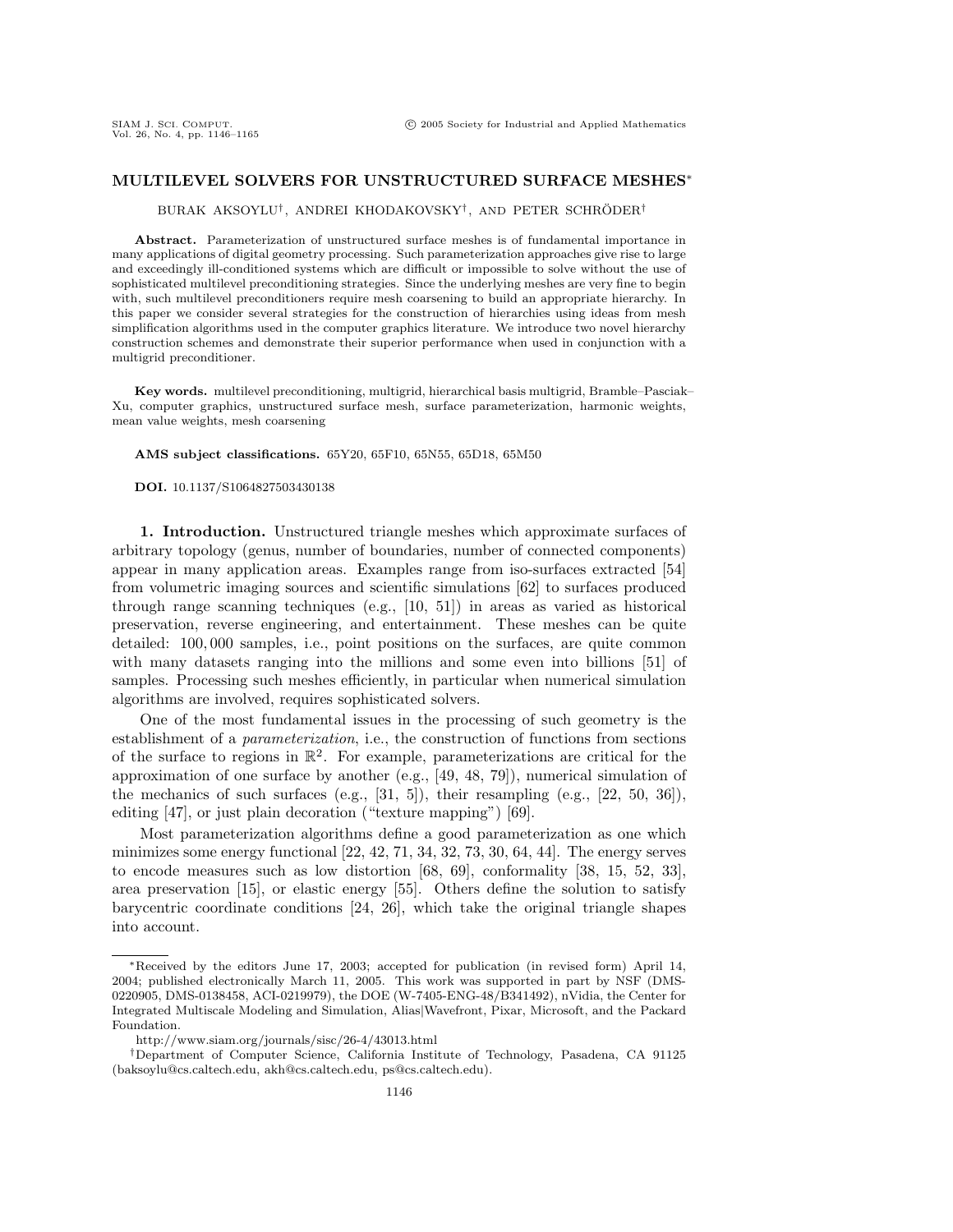A basic building block of all of these parameterization algorithms is the solution of sparse linear systems, which are defined relative to the input mesh, i.e., they contain as many degrees of freedom (DOFs) as vertices. Such systems tend to be ill-conditioned for large meshes, and standard iterative solver methods typically take very long to converge or even fail to converge. This comes as no surprise since the leading order terms of most of these parameterization algorithms correspond to discretizations of second-order order elliptic PDEs. For such operators, appropriate preconditioning methods have long been studied, and optimal methods are well known [37].

These preconditioners are generally based on hierarchical representations, which are easy to come by in the standard structured refinement setting (e.g., quadrasection or longest edge bisection refinement [65, 66]). However, in the cases of interest to us, we are confronted with a setting in which we are handed a very fine, unstructured mesh, and any kind of hierarchical solver machinery must address the issue of coarsening, not refinement.

**1.1. Contributions.** In this paper we construct effective multilevel preconditioners in the unstructured, 2-manifold (with boundary) triangle mesh setting. As example problems we consider the linear systems arising in mesh parameterization algorithms, both symmetric and nonsymmetric. Our hierarchy construction is based on mesh simplification methods that use vertex removal [19] as their primitive operations. These simplification methods guarantee a logarithmic number of levels, i.e., geometric decay of DOFs from finest to coarsest. To avoid the problems of retriangulation of polygonal holes in  $\mathbb{R}^3$  we implement vertex removal through half-edge contractions [40, 18]. We propose three hierarchy constructions, which exhibit different decay rates in the number of DOFs. Two of these constructions are entirely novel and perform *exceedingly* well on problems of interest. The different hierarchies are compared vis-à-vis different multilevel preconditioning strategies. Our novel, fast decaying, unstructured maximal independent set (MIS) hierarchy, coupled with the multigrid (MG) preconditioner, exhibits by far the best overall runtime over a range of problem sizes.

While we were originally motivated by the need to efficiently solve the linear systems arising in the construction of smooth parameterizations for large, unstructured triangle meshes, we hasten to point out that the resulting preconditioning algorithms are applicable to general elliptic second-order problems. The so-called harmonic weights result from a finite element discretization of the Laplace–Beltrami operator, i.e., the Laplace operator subject to a given induced surface metric. Our algorithms and results thus apply to any problem that involves finite element approaches to the solution of the Laplace(–Beltrami) operator. This includes many geometric PDEs as used widely in image and geometry processing, as well as many physical simulations (e.g., behavior of thin flexible membranes).

**1.2. Outline.** In section 2 we present the mathematical framework for surface parameterization and elaborate how the linear system arises from the parameterization process. The parameterization weights of interest are harmonic and mean value weights, and we provide some background on them. The mesh coarsening process is described in section 3, together with the methods we use to construct fast, medium, and slow decaying hierarchies using the notion of MISs in a variety of ways. The construction of prolongation matrices is elaborated in section 4. The different preconditioners we consider are described in section 5, together with their relations to one another. To understand the observed performance better, we analyze the sparsity fill-in for the different hierarchies in section 6. Finally, section 7 documents our nu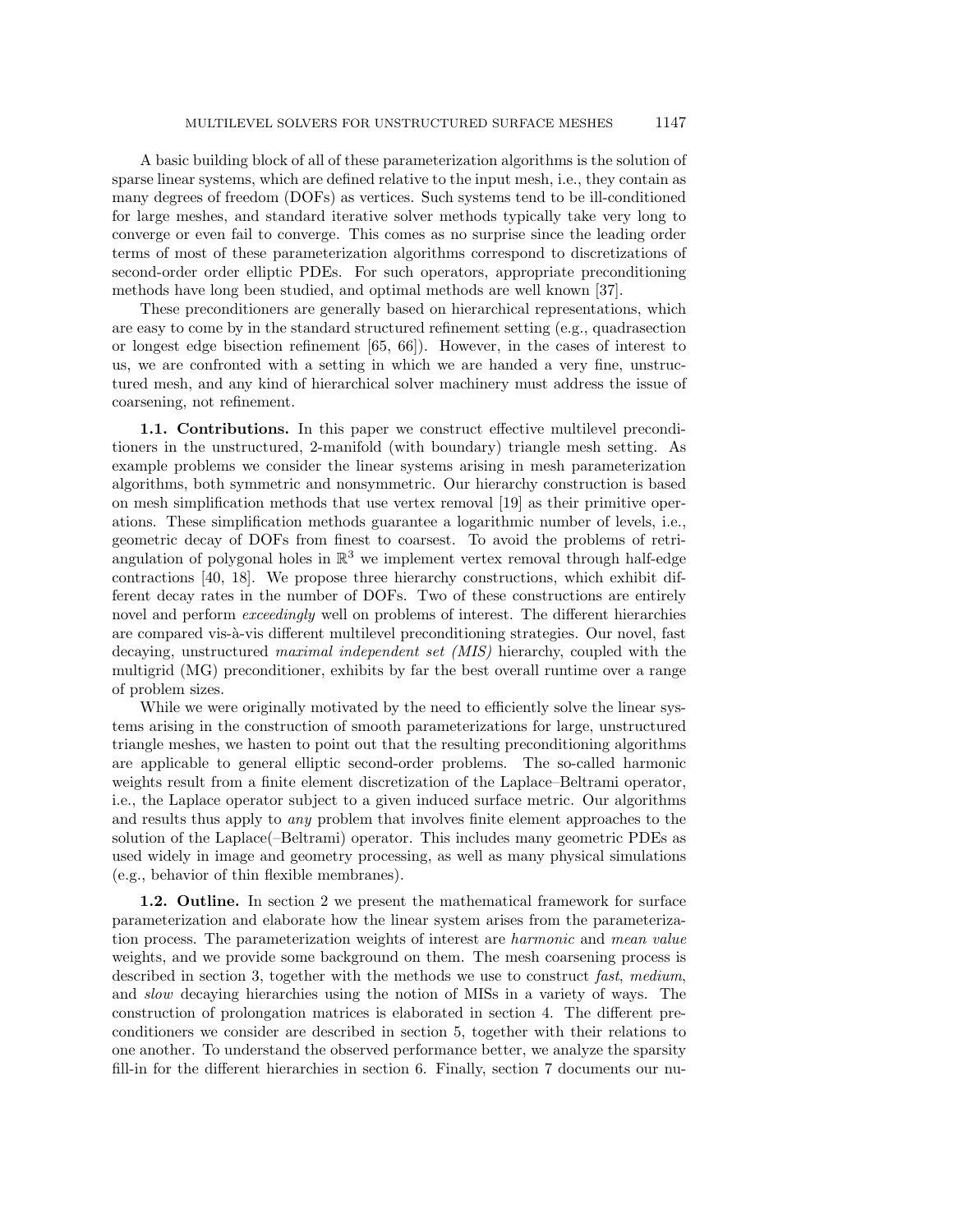merical experiments and the superiority of the MG preconditioner coupled with our novel fast decaying MIS hierarchy. Conclusions in section 8 close the paper.

**2. Parameterization.** We begin by fixing our notation in describing the basic parameterization setup. A 2-manifold triangle mesh of arbitrary genus, possibly with boundary, is given as a simplicial complex  $M = (V, E, T)$ . This mesh is (typically) embedded in  $\mathbb{R}^3$ , i.e., each vertex  $v_i \in V$  has associated with it a point position  $p_i \in \mathbb{R}^3$ . The point positions are extended in a piecewise linear fashion using the incidence relations given by the set of edges,  $e_{ij} \in E$ , and triangles,  $t_{ijk} \in T$ . For surfaces of arbitrary topology, not equivalent to a disk, parameterizations are typically computed by combining a sequence of individual parameterization problems for disklike subsections of the surface [22, 34, 44]. To simplify the exposition in this paper, we will consider M to be a (sub)mesh topologically equivalent to a disk.

A parameterization of M is a piecewise linear injective map from the embedded surface to a region  $\Omega \subset \mathbb{R}^2$ :

$$
\psi: \mathbb{R}^3 \supset M \to \Omega \subset \mathbb{R}^2.
$$

 $\Omega$  may be thought of as a flattened version of the same mesh (see Figure 2.1), i.e., it shares the same combinatorial structure  $(V, E, T)$ . Consequently  $\psi$  is fully specified by the values it takes on the vertices  $v_i \in V$ ,  $\psi(v_i) \in \Omega$ . Note that the injectivity of  $\psi$  implies that no triangle is "flipped" under the parameterization.



Fig. 2.1. Igea face (model 2) and its parameterization with harmonic weights.

Let  $V_I$  and  $V_B$  denote the interior and boundary vertices of V and 1- $R_i$  denote the 1-ring, i.e., the set of edge neighbors, of  $v_i$ , 1- $R_i = \{v_j | e_{ij} \in E\}$ . The commonly described approaches to solving for a  $\psi$  with desired properties all reduce to solving a sparse linear system.<sup>1</sup> These are defined by specifying for each vertex  $v_i \in V_I$  a set

<sup>&</sup>lt;sup>1</sup>In those cases in which  $\psi$  is given as the solution of some nonlinear functional, we generally get a sequence of linear systems of the same basic structure.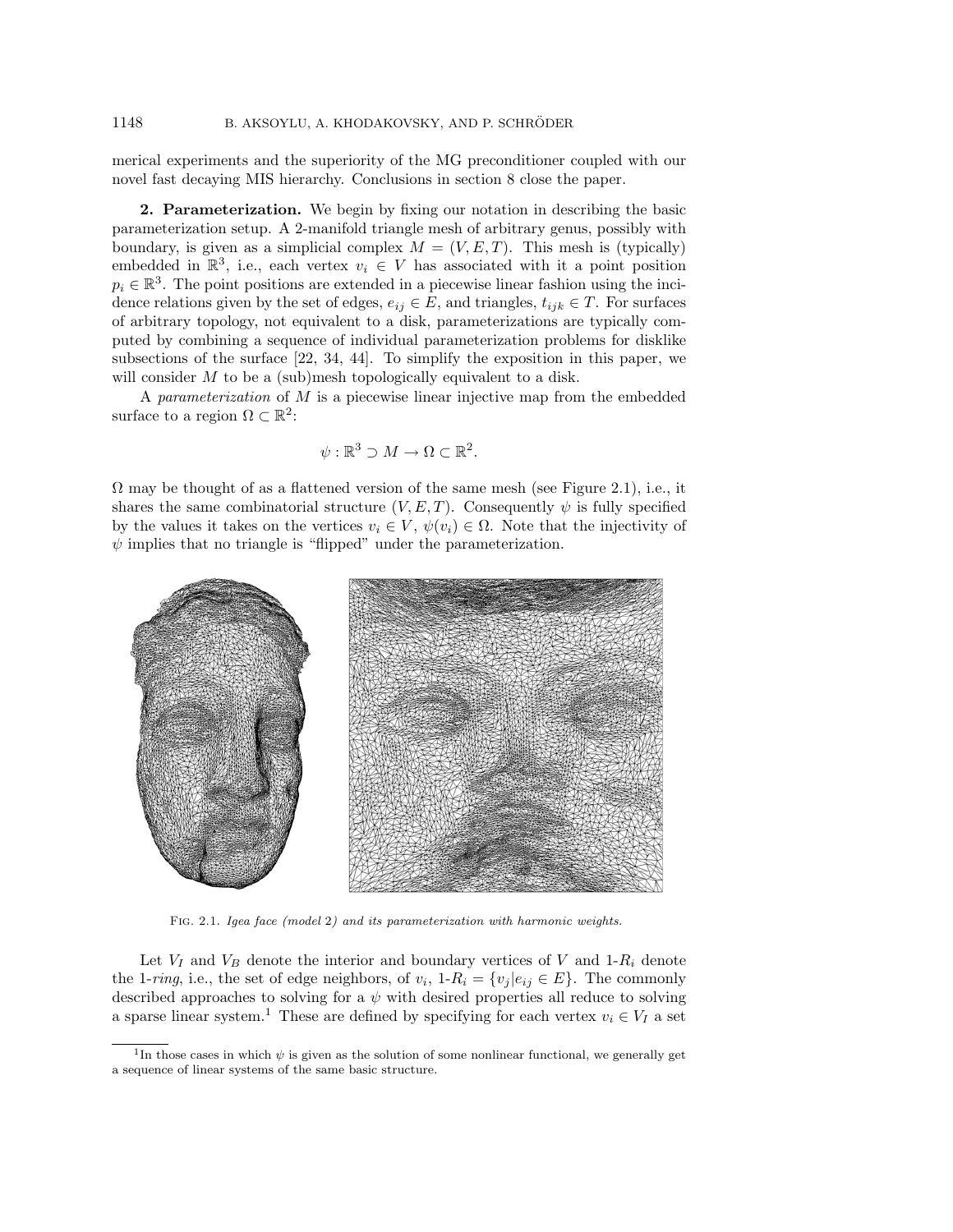of weights  $\lambda_{ij}$ , one for each vertex  $v_j \in 1-R_i$ . The parameter points  $\psi(v_i) \in \Omega$  are then found by solving the linear system

$$
(2.1) \qquad \psi(v_i) \sum_{v_j \in 1-R_i} \lambda_{ij} - \sum_{v_j \in 1-R_i \cap V_I} \lambda_{ij} \psi(v_j) = \sum_{v_j \in 1-R_i \cap V_B} \lambda_{ij} \psi(v_j), \quad v_i \in V_I.
$$

This can be written as the matrix equation

$$
(2.2) \t\t Ax = b,
$$

where  $x = {\psi(v_i)}_{v_i \in V_I}$  is the vector of DOFs in some arbitrary order and b is the right hand side of (2.1). The matrix  $A = \{a_{ij}\}_{v_i,v_j \in V_I}$  has dimension  $N \times N$  with  $N = |V_I|$  and entries

$$
a_{ij} = \begin{cases} \sum_{v_k \in 1-R_i} \lambda_{ik}, & i = j, \\ -\lambda_{ij}, & v_j \in 1-R_i, \\ 0 & \text{otherwise.} \end{cases}
$$

Note that  $\lambda_{ij}$  may or may not be equal to  $\lambda_{ji}$ , leading respectively to symmetric or nonsymmetric A. If all  $\lambda_{ij}$  are nonnegative,  $\psi(v_i)$  lies in the convex hull of its neighbors  $\psi(v_i)$   $(v_i \in 1-R_i)$ , which, taken together with a convex boundary mapping for all  $V_B$ , ensures the injectivity of the solution [76] (see also Floater [25] for a more recent, simpler proof). For example, the simple set of weights  $\lambda_{ij} = 1$  has this property. Unfortunately these weights take none of the geometry (angles, lengths, sampling, etc.) of the original embedding into account. If the map is to have properties such as angle or area preservation, the weights must depend on the geometry of the embedded mesh.

For purposes of this article we consider two different types of weights: harmonic [63] and mean value [26]. Harmonic weights are defined by

$$
\lambda_{ij} = \lambda_{ji} = \cot a_k + \cot a_l,
$$

where  $a_k$  and  $a_l$  are the angles opposite  $e_{ij}$  in the two incident triangles  $t_{kji}$  and  $t_{ijl}$  (see Figure 2.2). Note that boundary edges  $(v_i, v_j \in V_B)$ , which have only one incident triangle, do not appear, ensuring that the  $\lambda_{ij}$  are well defined. Boundary conditions can be of the Dirichlet type—with prescribed mappings of the  $V_B$ —or of a Neumann ("natural") type [15].



Fig. 2.2. Angles used in the definition of the parameterization weights.

The harmonic weights arise from the standard piecewise linear finite element approximation of the Laplace–Beltrami operator (LBO). LBO is a self-adjoint nonlinear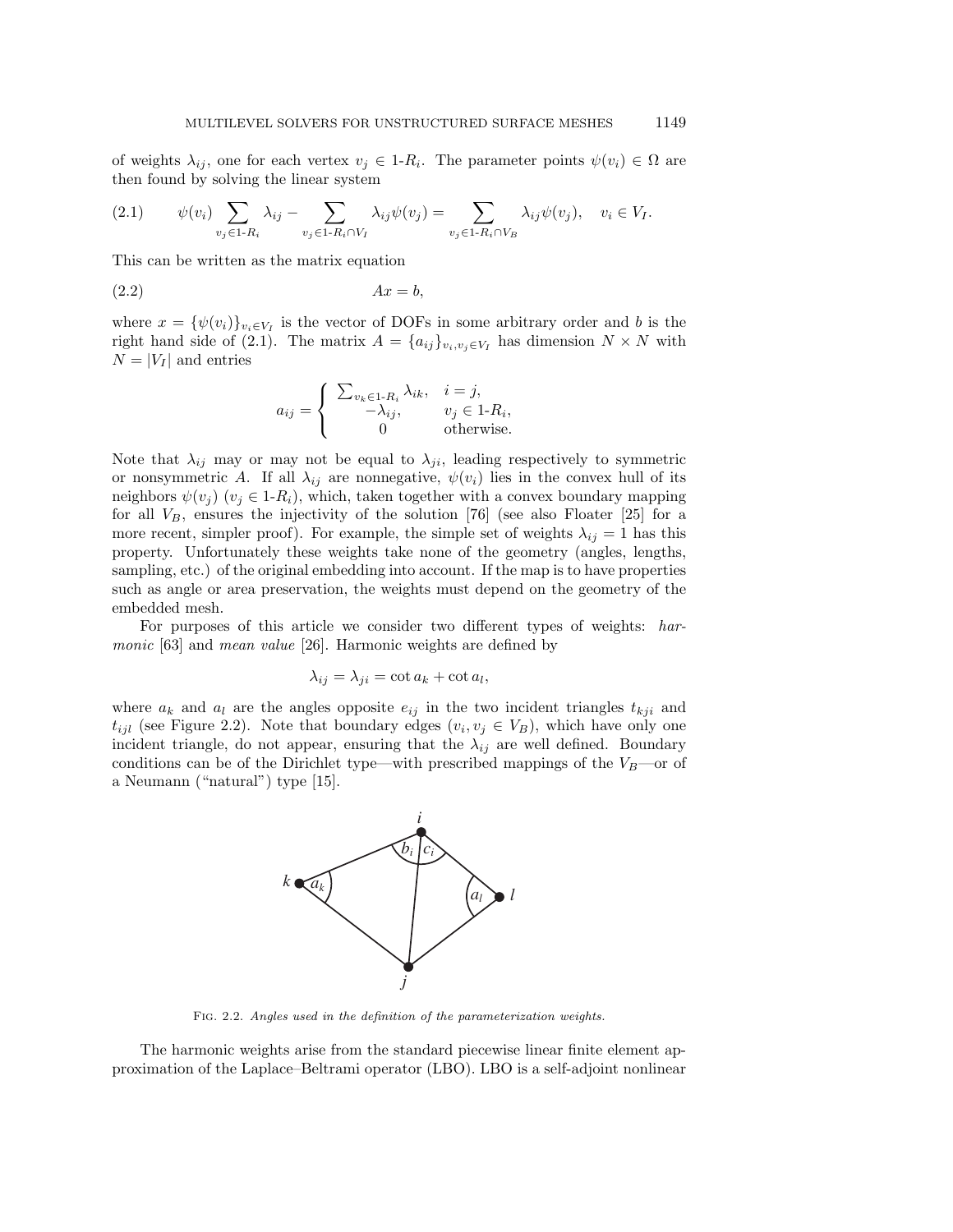second-order elliptic operator given as

$$
\Delta_M f = \frac{1}{\sqrt{\det G}} \sum_{i,j} \frac{\partial}{\partial \xi_i} \sqrt{\det G} \ g^{ij} \frac{\partial f}{\partial \xi_j},
$$

where  $G = (g_{ij})$  is the metric tensor and  $g^{ij}$  is defined as  $G^{-1} = (g^{ij})$ . LBO is the generalization of the usual Laplace operator to a smooth surface with the given metric. It is exactly the Laplace operator in the Euclidean setting. Since the underlying continuous operator is a self-adjoint second-order elliptic operator, the condition number of the discrete system behaves as  $O(h^{-2})$ .

Our method is applicable to a large collection of application areas where the underlying operator is LBO (or Laplace operator in flat space): image processing, signal processing, surface processing [16, 17], and the study of geometric PDEs [82, 57]. Moreover, mathematical formulations of mean curvature flow [12, 13, 21], surface diffusion flow [23, 57], gradient flow [56], and Willmore flow [58] involve LBOs. Similarly, the treatment of Riemannian surface structures relies on finite element approximations of LBO [33]. A general variational framework for surface curvature dependent energy densities can be found in [61]. A survey of existing discretizations and application areas of LBO can be found in [81].

The harmonic weights are based on the fact that harmonic functions minimize the *Dirichlet energy* [63] with  $f : \Omega \to M$ :

$$
E(f) = \int_{\Omega} \|\nabla f\|_g^2,
$$

where g is the metric on the surface M induced by  $(g_{ij})$  and  $\|\nabla f\|_g^2 = \text{trace } g(\partial f, \partial f).$ The system arising from the harmonic weights is symmetric and positive definite [63]. However, a given triangulation may lead to negative coefficients  $\lambda_{ij}$  in the presence of obtuse angles. In that case the matrix may become positive semidefinite. The weights depend smoothly on the points  $p_i \in \mathbb{R}^3$ , i.e., the embedding.

Mean value weights are derived from an application of the mean value theorem for harmonic functions and defined as

$$
\lambda_{ij} = \frac{\tan(b_i/2) + \tan(c_i/2)}{\|p_i - p_j\|}.
$$

Angles used in the construction of the mean value weights do not allow a symmetric system. However, the weights are guaranteed to be positive. Taken together with a convex embedding of the boundary of M into  $\partial\Omega$ , this property guarantees an injective  $\psi$ . Assuming that all edge lengths are bounded away from zero, so are the  $\lambda_{ij}$ , which may help in the conditioning of the linear system (2.2). As in the harmonic weights case, the weights depend smoothly on the points  $p_i \in \mathbb{R}^3$ .

Unlike the harmonic weights, there is no established connection between the mean value weights and a continuous operator. Maybe partially due to this fact, there is no available condition number estimate in the literature for the resulting linear system. Empirically we observe that the linear systems are as badly conditioned as the ones arising from the discretization of LBO.

**3. Mesh coarsening.** Given that our linear systems are too large to begin with, hierarchy construction implies coarsening strategies. We borrow algorithms from the well-developed area of *mesh simplification* for this purpose and give a brief background in this section.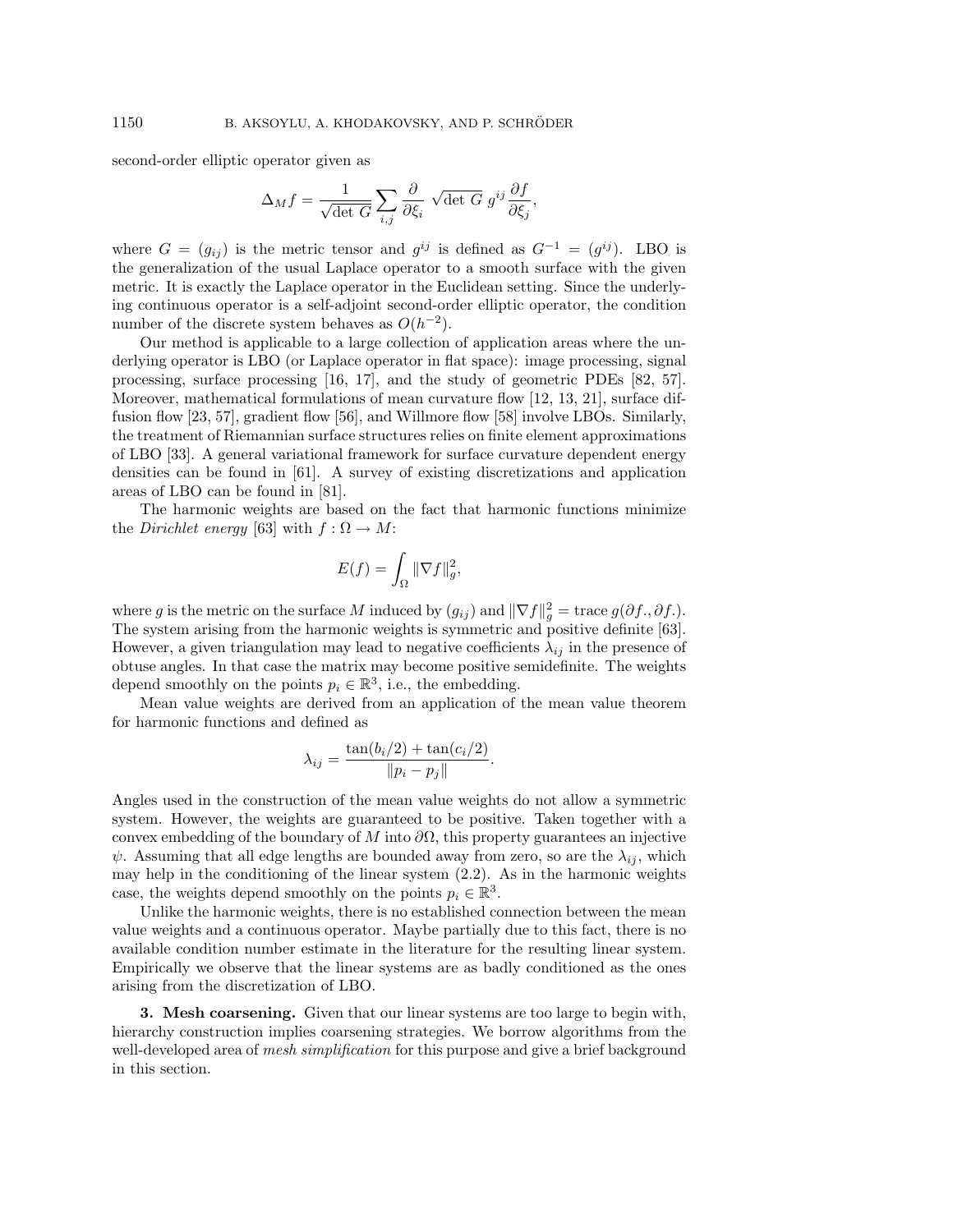

Fig. 3.1. Edge contraction removes one vertex, three edges, and two triangles by making the end points of one edge coincident.

The development of mesh simplification methods was initiated to deal with increasingly fine sampled surface meshes. Hoppe [40] introduced progressive meshes, which are built through a greedy strategy of topology preserving edge contractions [18] (see Figure 3.1), prioritized according to the geometric error introduced between the coarser mesh and the original mesh [27]. Criteria which also take triangle shape and curvatures into account were examined by Kobbelt, Campagna, and Seidel [46]. Such modifications may be particularly useful to ensure good mesh conditioning for the finite element method [4, 72].



Fig. 3.2. Marked vertices in the left mesh denote a maximal independent set. On the right, a retriangulation of the independent set, which is used in our fast MIS hierarchy construction.

Each edge contraction removes one vertex, three edges, and two triangles. Such a sequence of edge contractions can be "played" back and forth allowing a traversal of a linear number of mesh approximations. A partial order of topological dependencies between the contractions—a given contraction cannot be undone before some neighboring contractions have been undone—can be used to induce a discrete set of "levels" of meshes between finest and coarsest [80, 41]. While the number of levels is "reasonable" in practice, no guarantees are made as to the asymptotic number of such levels. This is not surprising, since the choice of simplification order and criteria in these algorithms depends on the geometry (embedding). There are other simplification strategies such as vertex removal [70] as well as triangle removal [29].

Guarantees as to the number of levels of a fine to coarse hierarchy—and the cost of its construction—can be made by vertex removal strategies based solely on combinatorial considerations. Such methods have been employed in computational geometry for the construction of asymptotically optimal planar point location [45] and spatial geometric queries [19]. The so-called Dobkin–Kirkpatrick (DK) hierarchy is constructed by removing a maximal, independent set of vertices from a given triangle mesh (see Figure 3.2, left). A subset of vertices,  $V_o \subset V$ , is said to be independent if for any  $v_i, v_j \in V_o$ ,  $e_{ij} \notin E$ . It is maximal if addition of any vertex  $v_k \in V \setminus V_o$  to the set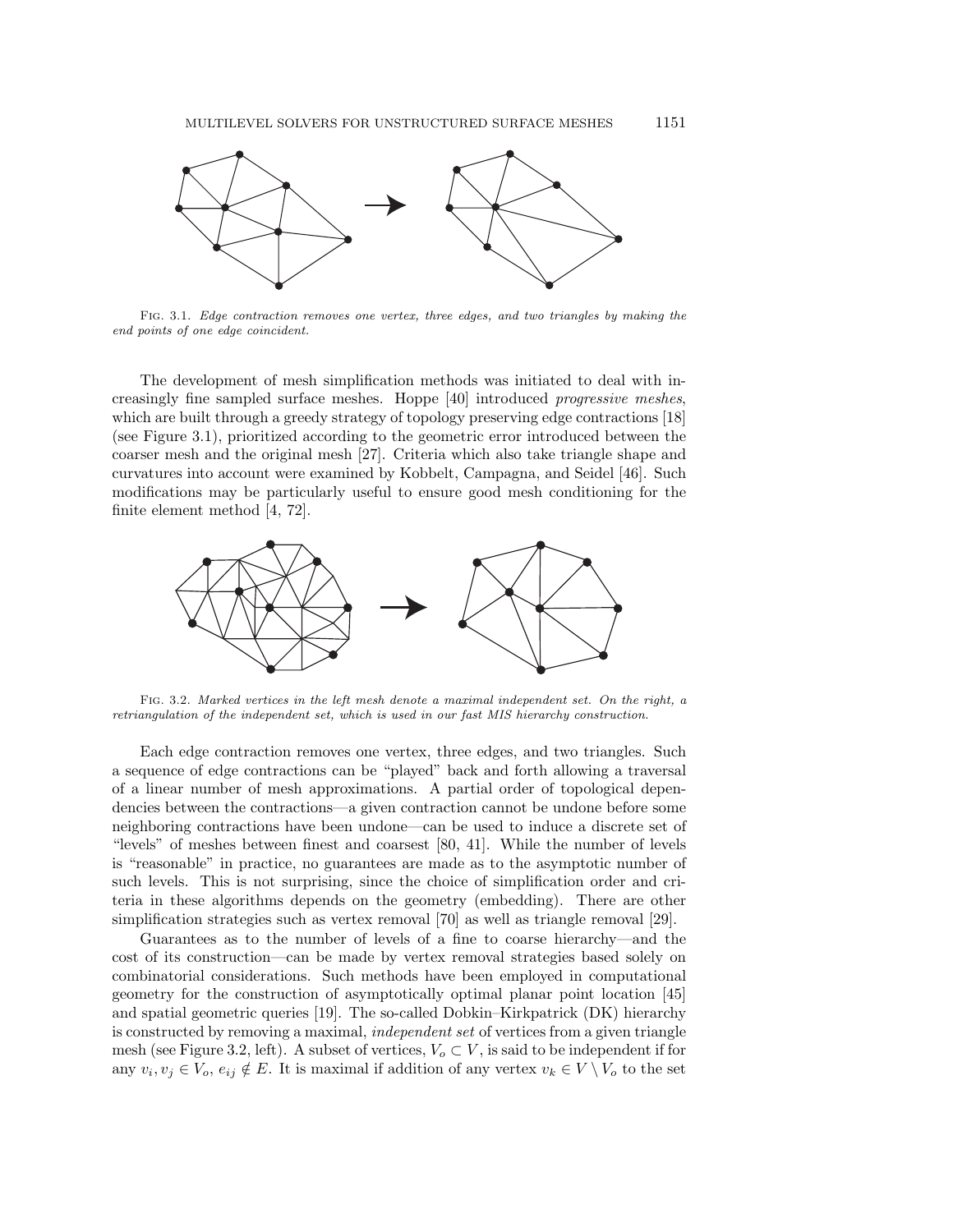$V<sub>o</sub>$  would violate its independence property. Each removed vertex leaves a polygonal hole which is subsequently retriangulated. This process removes one vertex, three edges, and two triangles per independent vertex. By repeatedly removing a maximal independent set, one arrives at a full hierarchy.

There are many different ways to implement the DK hierarchy. Selection of the maximal independent set of vertices is typically performed through some sweep-andmark algorithm. The classical approach is purely combinatorial, i.e., it does not take any property of the embedding into account. This can lead to deteriorating aspect ratios as pointed out by Miller, Talmor, and Teng [59]. To enable control over the quality of the coarser triangulation, we prioritize half-edge contractions based on edge length (effectively removing the shortest edges first) to favor uniform triangle sizes at a given level of the hierarchy.

For a given edge we check the incident vertices for their status: unmarked, independent, or dependent. Initially all vertices are unmarked. If one incident vertex of an edge is independent, the other is marked dependent if still unmarked. Otherwise we mark an unmarked vertex as independent and the other endpoint as dependent. If both endpoints are unmarked, we favor the vertex of higher valence as independent. This biasing toward higher valence tends to result in smaller maximally independent sets of vertices. While this leads to slower decaying DK hierarchies, it also leads to faster decay in our MIS hierarchy (see below). After the marking sweep, independent vertices are removed through a half-edge contraction into one of their dependent neighbors (there is always at least one such neighbor). For the construction of prolongation operators, we also record all dependent vertices in the 1-ring of an independent vertex.

Using the Euler characteristic of a planar mesh, one can show that  $|V_o| \geq c|V|$ for some  $1 > c \geq c_0 > 0$  for any planar mesh with  $|V| > n_0 > 0$  and  $c_0$  independent of the particular mesh. Four-colorability of a planar graph ensures that  $c_0 = 1/4$  is possible. Randomized greedy selection strategies can achieve this bound in empirical practice, though the theoretical guarantees only assert  $c_0 \geq 1/24$  for such strategies. These strategies favor low valence vertices for removal. With our strategy of favoring high valence vertices, we observe an empirical  $c_0 \approx .21$ . Whatever the exact factor, it implies that a sequence of coarser meshes can be constructed with  $J = O(\log |V|)$ levels.

The decay rate—going from fine to coarse—of the thus constructed hierarchies is much slower than the rates achieved in quadrasection refinement: .75 compared to .21. In analogy to the regular refinement setting of coarse-to-fine mesh hierarchies, one would like to use coarsening strategies that remove a larger fraction of all vertices.

Consider quadrasection refinement of a triangle mesh. In that case each old vertex is surrounded by a set of new vertices in the finer mesh: the old vertices form a maximal independent set with respect to the finer mesh. This observation suggests the construction of a hierarchy, which turns the DK removal strategy on its head. Instead of removing the maximal independent set, we form the coarser level by removing all other vertices. We will refer to this novel hierarchy construction as the MIS hierarchy.

Exchanging dependent and independent markings, the coarser level is once again built by performing half-edge contractions after a sweep-and-mark pass. Note that the prolongation list will always contain at least one vertex but may not contain more than that. In practice we found that approximately  $1/3$  of all removed vertices fall into this category. For such vertices the prolongation matrices have rows with a single nonzero entry. To evaluate the impact of these degenerate rows on the solver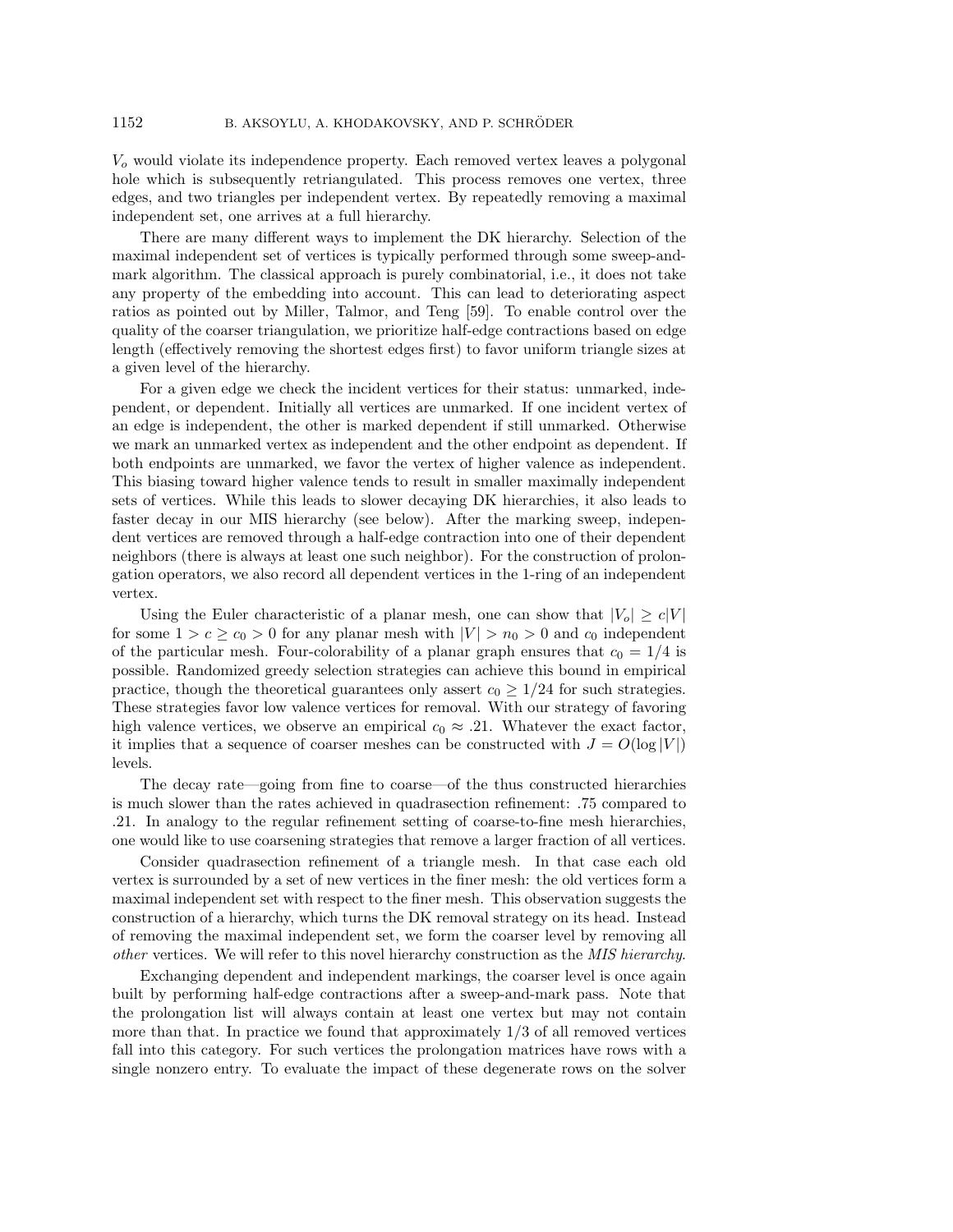convergence, we consider a medium hierarchy in between the slow DK and fast MIS hierarchies. The medium hierarchy is constructed in exactly the same way as MIS, but we prohibit the removal of vertices which have only a single entry on their prolongation list. Naturally, such a hierarchy decays slower then MIS but still faster then DK. We observed a decay rate of .51, compared to .21 and .80 for the MIS and DK hierarchies, respectively. Figure 3.3 shows the decay rate for two models. (Other models exhibit the same rates.)



FIG. 3.3. The rate of decay in the number of DOFs for model 2 (left) and model 3 (right). Average decay rates of .21, .51, .80 are observed for fast (MIS), medium (modified MIS), and slow (DK) hierarchies, respectively.

Boundary vertices are further qualified in the removal strategy. A half-edge contraction is not performed if it would contract a boundary vertex into an interior vertex. This ensures a better representation of the boundary during coarsification. In some settings it may also be desirable to fix some boundary vertices, typically corners, as unremovable throughout the hierarchy. Other cases in which an edge contraction is not performed are those which would change the global topology of the mesh (see [18]). In some applications it may also be desirable to incorporate geometric measurements into the removal criteria. Examples include quality measures such as triangle aspect ratio or whether the coarser surface has self intersections. Such modifications can, of course, change the observed decay rates.

Alternative approaches such as geometrical coarsening of unstructured planar meshes [4, 8, 60] or algebraic coarsening techniques [43, 77] have been studied in the numerical PDE community. These techniques usually employ agglomeration and *aggregation* strategies. The approach taken by Bank and Xu  $[4]$  is fundamentally different from our approach, and it is unique in the sense that they force an arbitrary unstructured mesh into a nonuniform and locally refined mesh, enabling them to impose a logically nested (but not physically nested) structure on the mesh. Except for the algebraic coarsening techniques, these algorithms are generally more complicated than our approach, and it is unclear whether they can be generalized to the nonplanar setting. Purely algebraic techniques offer an alternative, albeit at the cost of giving up knowledge of the embedding in choosing the best coarsification steps.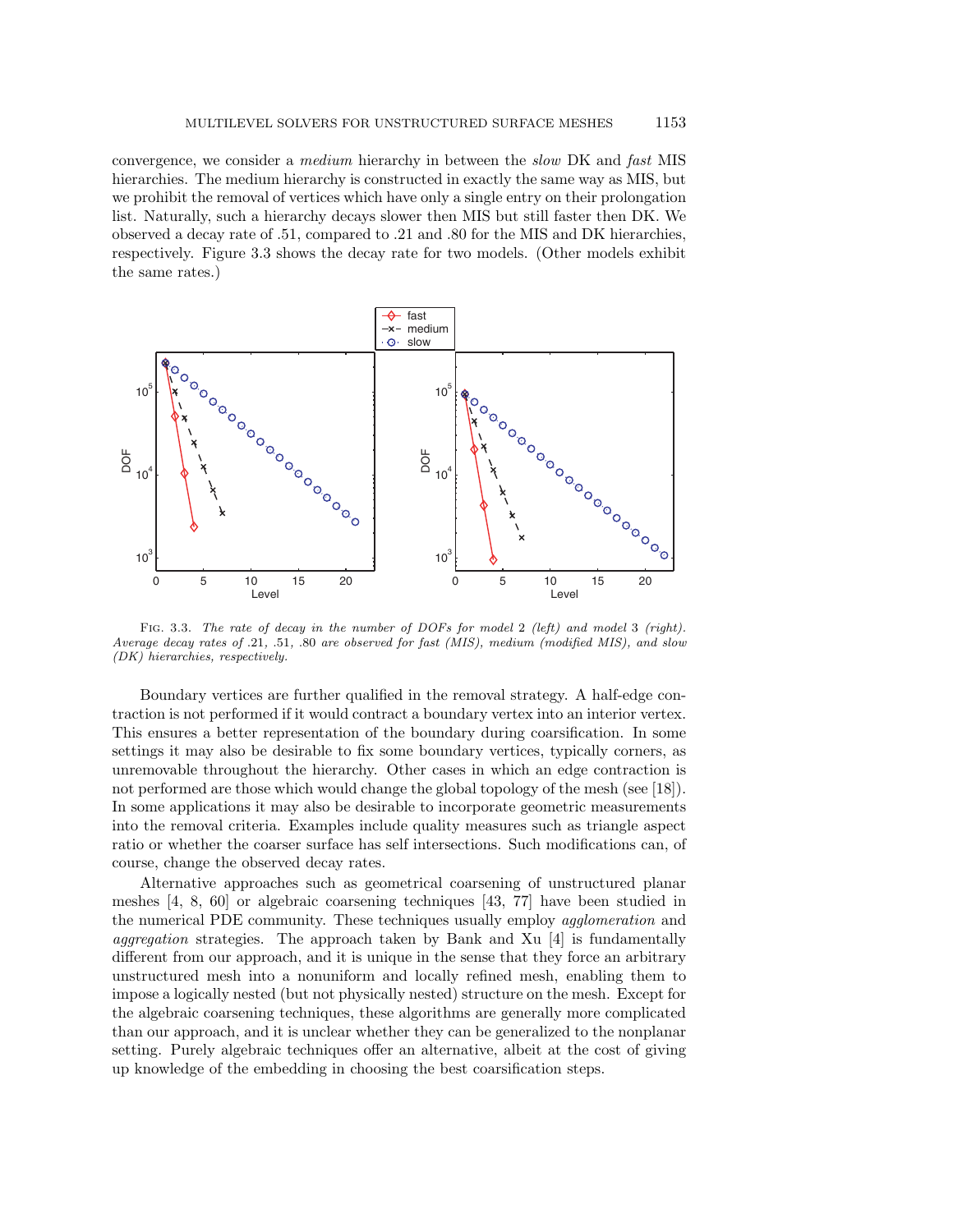**4. Prolongation operators.** We now have three different hierarchies at our disposal—slow (DK), medium (modified MIS), and fast (MIS)—and will examine their behavior vis- $\acute{a}$ -vis different multilevel preconditioning strategies. As in the standard multigrid framework, coarser representations of the finest level system matrix are formed algebraically by the triple matrix product (also known as the variational condition):

(4.1) 
$$
A^{(j)} = (P_j^{j-1})^T A^{(j-1)} P_j^{j-1}, \quad j = 1, ..., J,
$$

where j corresponds to a coarser level than  $j-1$  and  $P_j^{j-1}$  is the prolongation operator from level j to j – 1.  $P_j^{j-1}$  is of size  $N_{j-1} \times N_j$ , where  $N_j$  denotes the number of DOFs at level j. There are many possible predictor choices which can be used for the prolongation operator: centroid, inverse edge length, Guskov [35] (divided differences), Desbrun [16], or energy minimizing [78] predictors. Gieng reports [28] that the performance of the multilevel preconditioners is not dramatically affected by the predictor choice. Hence we use the simplest one: centroid prediction (see Figure 4.1). (For fourth-order problems, however, the predictors of Guskov and Desbrun may be more appropriate.)



FIG. 4.1. For this example, the prolongation matrix row corresponding to  $v_i$  has entries  $1/|1-R_i| = 1/5.$ 

The rows corresponding to the coarse DOFs will form an identity matrix I of size  $N_{j-1} \times N_{j-1}$ , and a row in  $R_j^{j-1}$  corresponding to a newly introduced DOF—or vertex  $v_i$ —will contain entries equal to  $1/|1-R_i|$  (where  $|1-R_i|$  is the number of DOFs in the prolongation list of  $v_i$ ) in the appropriate columns. All other entries vanish.

(4.2) 
$$
P_j^{j-1} = \left[ \begin{array}{c} I \\ R_j^{j-1} \end{array} \right].
$$

**5. Preconditioners.** Most of the parameterization work published in the computer graphics literature has focused on different approaches to the formulation of the system matrix. Little effort has been devoted to effective numerical solvers, though the need to go beyond simple diagonal preconditioning has been pointed out repeatedly (see for example [52]). For example, the work of Liesen et al. [53] concentrates on a constrained minimization approach with single-level preconditioning in the form of a Krylov subspace method (for more details see [13]). In contrast, our preconditioners exploit a full multilevel hierarchy. Duchamp and coworkers [20] did use a full hierarchical approach to compute piecewise linear harmonic embeddings. They constructed lazy wavelets [75, 74] induced by a DK hierarchy and considered a conjugate gradient solver in the wavelet domain. Empirically, this reduced the number of iterations from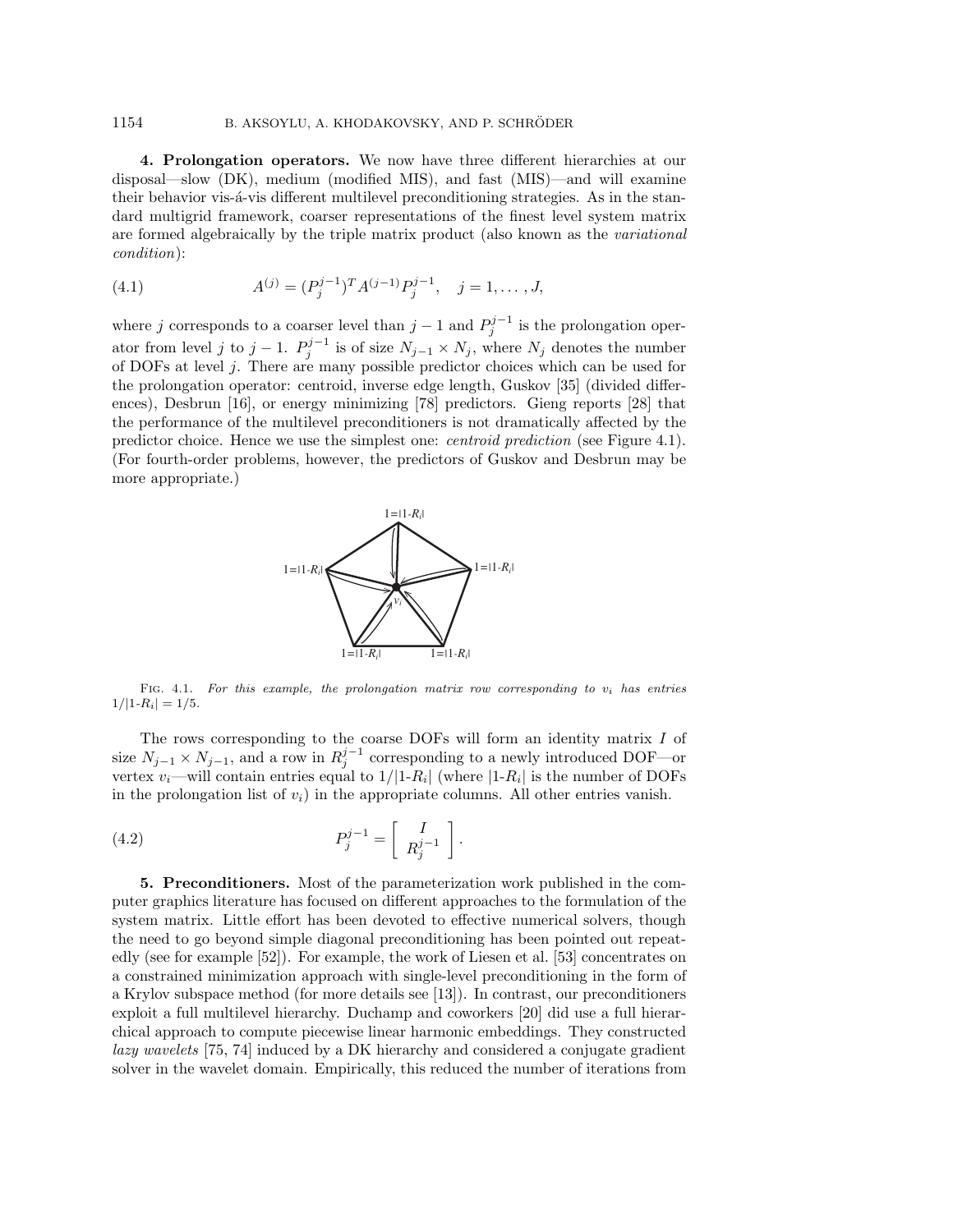linear to logarithmic, similar to what is found when using a hierarchical basis [84] for the solution of second-order elliptic problems. In our construction we observe a constant number of iterations for the MG preconditioner as expected.

The systems arising in parameterization problems are well known to be illconditioned, with (bi)conjugate gradient methods often failing for systems beyond  $\approx$  50,000 DOFs. Some simple hierarchical preconditioning (naïve Bramble–Pasciak– Xu (nBPX); see below) has been used since it is easy to integrate with mesh simplification approaches without the need to build coarser level system matrices (see, e.g., [47]). In our comparison of methods, we will include this strategy.

Multilevel preconditioners are usually classified as either multiplicative or additive Schwarz methods. Multiplicative preconditioners are designed to update the residual at every level throughout the multilevel hierarchy, whereas the additive ones update the residual after a full sweep of the multilevel hierarchy. We are going to employ two multiplicative Schwarz methods: the multigrid (MG) and the hierarchical basis multigrid (HBMG) [3] preconditioners. Essentially MG and HBMG are the same preconditioner, with the difference lying in the DOFs used for the smoothing iteration (see Algorithm 6.1). MG sweeps all DOFs at a given level, whereas HBMG sweeps the ones that are newly introduced at that level. Hence, HBMG is very attractive for adaptive regimes where the storage complexity is optimal and the computational complexity is close to optimal (in two spatial dimensions). Based on the decay rate of the hierarchies, different multilevel preconditioners are appropriate. Traditional MG is most appropriate for fast decaying hierarchies, while the HBMG method is more appropriate for slow decaying hierarchies. (In the traditional refinement setting, the HMBG method is used for highly adaptive refinement with only a small constant number of DOFs added when going from coarse to fine.) In either case the system is solved with the help of the (bi)conjugate gradient method as an outer accelerator. The iteration counts we report give the number of iterations of the (bi)conjugate gradient method. The computational complexities of several multilevel preconditioners were discussed in detail in [1]. Both MG and HBMG act as standard V-cycle iteration with one symmetric Gauss–Seidel iteration as smoother.

Additive versions of MG and HBMG preconditioners are the Bramble–Pasciak– Xu (BPX) [6] and the hierarchical basis (HB) [84] preconditioners, respectively. The action of the classical BPX preconditioner [1, 83] in two dimensions can be written in matrix form as

(5.1) 
$$
X_{\text{B}PX} = \sum_{j=0}^{J-1} P_j S_j P_j^T + P_J (A^J)^{-1} P_J^T,
$$

where  $(A^{J})^{-1}$  represents a coarsest level direct solve. The prolongation matrix from level  $J$  to  $j$  is denoted by

$$
P_j \equiv P_j^0 = P_1^0 \dots P_j^{j-1} \in \mathbb{R}^{N_0 \times N_j}.
$$

 $P_0^0$  is the identity matrix  $I \in \mathbb{R}^{N_0 \times N_0}$ ,  $P_j^{j-1}$  is the prolongation matrix from level j to j − 1, and  $S_i$  is the smoother. The HB preconditioner in two dimensions can be expressed as

(5.2) 
$$
X_{\text{H}B} = \sum_{j=0}^{J-1} H_j S_j H_j^T + H_J (A^J)^{-1} H_J^T,
$$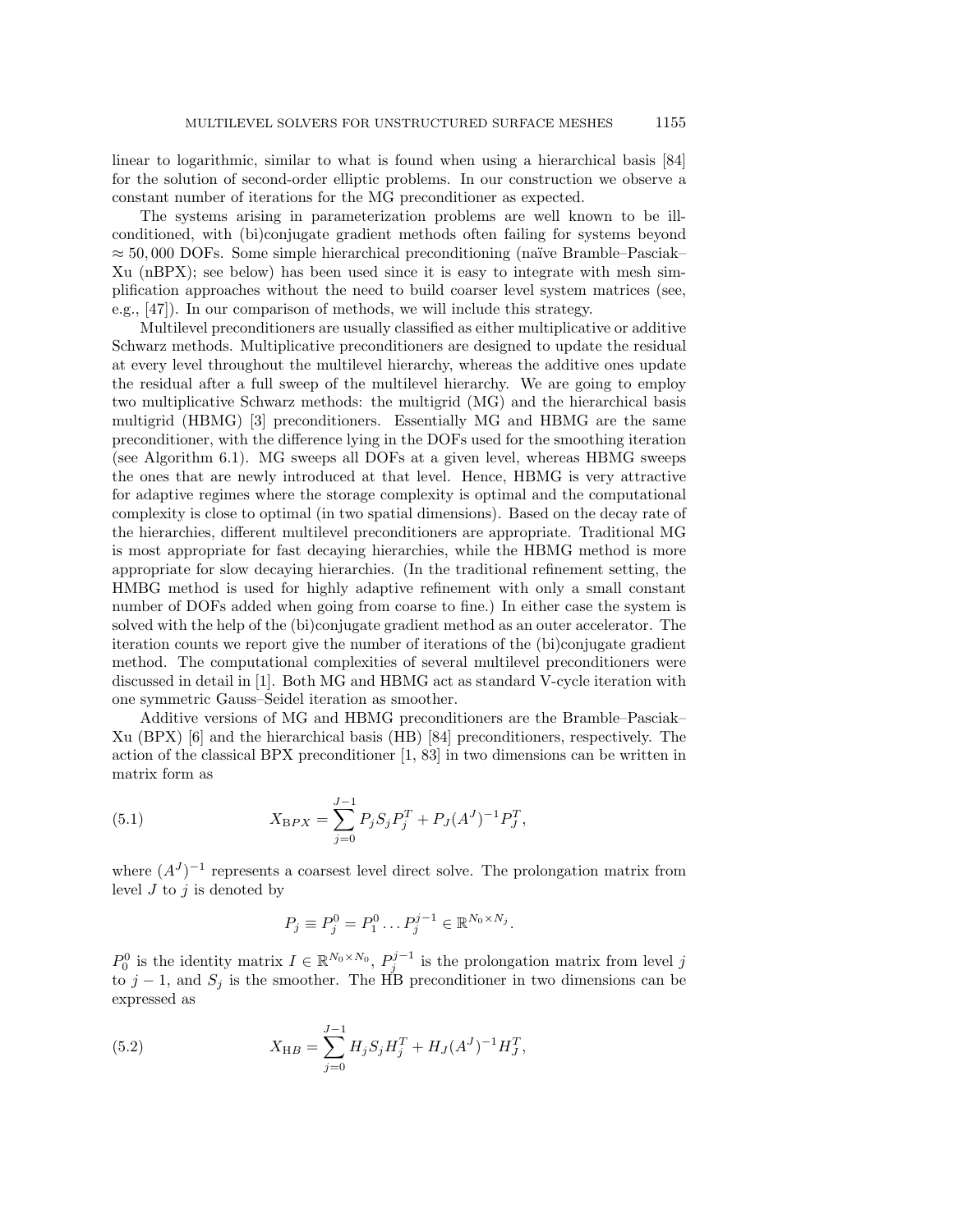where  $H_j$  are the tails of the  $P_j$  corresponding to newly introduced DOFs. In other words, with  $J + 1 = 0$ ,  $H_j \in \mathbb{R}^{N_0 \times (N_j - N_{j+1})}$ ,  $j = 0, \ldots, J$ , is given by keeping only the columns that correspond to new DOFs (the last  $N_j - N_{j+1}$  columns of  $P_j$ ). Notice that the smoother  $S_i$  in (5.2) acts only on the newly introduced DOFs.

The additive method which we denote as the nBPX preconditioner is a variant of BPX. It takes only the finest level term in (5.1) and drops the smoother and the coarsest level direct solve:

(5.3) 
$$
X_{\text{naïve}} = P_J P_J^T.
$$

As mentioned in section 2, the harmonic and mean value weights give rise to symmetric positive definite and nonsymmetric systems; hence the preconditioners above are coupled with conjugate gradient and biconjugate gradient methods, respectively. The solvers for the system formed by using the harmonic weights are provably guaranteed to converge. We have full-rank prolongation matrices and convergent smoothing iterations; then through the use of the variational conditions applied to the symmetric positive definite system the convergence of the solver is guaranteed [67].

All the above preconditioners are mesh oriented in the sense that the prolongation operators are created using the geometry and connectivity information of the mesh. An alternative would be the use of algebraic multigrid (AMG) methods [7], which do not use any geometric knowledge about the mesh, though the connectivity of the mesh enters at the finest level through the associated sparsity structure of the system matrix (2.2). AMG methods may be attractive for parameterization problems. However, the original AMG theory was developed for Stieltjes matrices (i.e.,  $A \in \mathbb{R}^{N_0 \times N_0}$  is symmetric positive definite and has nonpositive off-diagonal entries). While Stieltjes matrices are not a requirement for AMG to work, matrices A, which are far from being Stieltjes, may render AMG less effective [7]. We do not pursue AMG methods further here, in particular because they do not provide explicit control over the construction and quality of the coarsification hierarchy. (For some recent work employing AMG for mesh partitioning and multilevel surface editing, see the work of Clarenz et al. [9].)

**6. Sparsity.** When comparing different preconditioning strategies, one can evaluate their performance in terms of the number of iterations required by the solver. However, this does not tell the whole story, since the time to solution is a function of both the number of iterations and the sparsity structure of the matrices appearing in the multilevel hierarchy. In this section we take a closer look at the fill-in of the matrices involved in the actions of MG and HBMG preconditioners. (Note that the question of sparsity does not arise for the nBPX, since it does not use any matrix structures.) The sparsity will help to explain the overall superior performance of the MG preconditioner in conjunction with the fast (MIS) hierarchy.

To evaluate the sparsity we consider the average number of nonzero entries per row. We observe relatively small and uniform standard deviation of this measure, making it a good predictor of performance. In Figure 6.1 we plot the number of nonzero entries in the matrices formed by the variational conditions (4.1) for fast, medium, and slow hierarchies. For fast and medium hierarchies, fill-in increases approximately linearly with level (two models are shown; others exhibit the same behavior). The slow hierarchy fill-in is also linear with respect to level over a wide range, but it is very rapid and the curves flatten out as the matrices become dense. At the finest level, the matrices have seven nonzeros on average as a consequence of the Euler characteristic. At the coarsest level, the fast, medium, and slow hierarchies produce an average of 12, 30, and 190 nonzero entries, respectively. This easily indicates that sparsity is the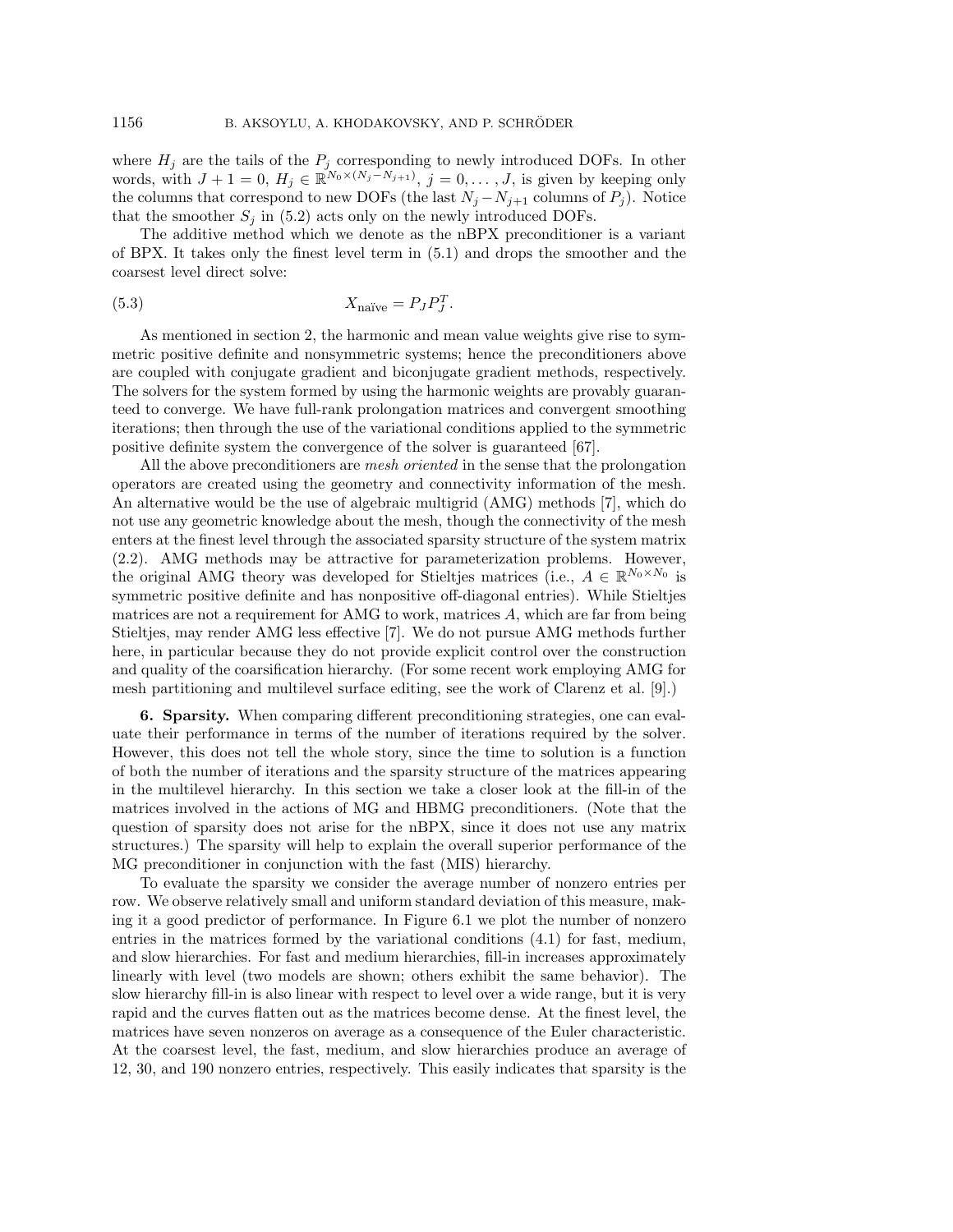primary factor responsible for the poor performance of slow hierarchies. Also note how the medium hierarchy leads to significantly more (almost three times more) fill-in compared to the fast hierarchy.



Fig. 6.1. Sparsity of the system matrix for models 2 and 3 using fast, medium, and slow hierarchies (left). Close-up of the sparsity between levels 0 and 6 (right). Notice the rapid fill-in corresponding to the slow hierarchy.

For slow-decaying hierarchies it is more appropriate to use the HBMG preconditioner, which only operates on some of the DOFs at each level. Let  $A^{(j)}$  be represented by a two-by-two block form [2],

(6.1) 
$$
A^{(j-1)} = \begin{bmatrix} A^{(j)} & A_{12}^{(j-1)} \\ A_{21}^{(j-1)} & A_{22}^{(j-1)} \end{bmatrix},
$$

where  $A^{(j)}$ ,  $A_{12}^{(j-1)}$ ,  $A_{21}^{(j-1)}$ , and  $A_{22}^{(j-1)}$  correspond to coarse-coarse, coarse-fine, finecoarse, and fine-fine interactions, respectively. The HBMG method utilizes a changeof-basis operation resulting in the so-called stabilized blocks (represented with hats). Dropping the superscripts for simplicity, the blocks are expressed as

$$
\begin{bmatrix}\n\hat{A}_{11} & \hat{A}_{12} \\
\hat{A}_{21} & \hat{A}_{22}\n\end{bmatrix} = \begin{bmatrix}\nI & R^T \\
0 & I\n\end{bmatrix} \begin{bmatrix}\nA_{11} & A_{12} \\
A_{21} & A_{22}\n\end{bmatrix} \begin{bmatrix}\nI & 0 \\
R & I\n\end{bmatrix},
$$
\n
$$
\begin{aligned}\n\hat{A}_{11} &= A_{11} + A_{12}R + R^T A_{21} + R^T A_{22}R, \\
A_{12} &= A_{12} + R^T A_{22}, \\
A_{21} &= A_{22}R, \\
A_{22} &= A_{22}.\n\end{aligned}
$$

In terms of these stabilized blocks, the HBMG algorithm can be interpreted as an iterative process for solving the system (2.2), where  $x = P\hat{x}$ ,  $\hat{b} = P^T b$ .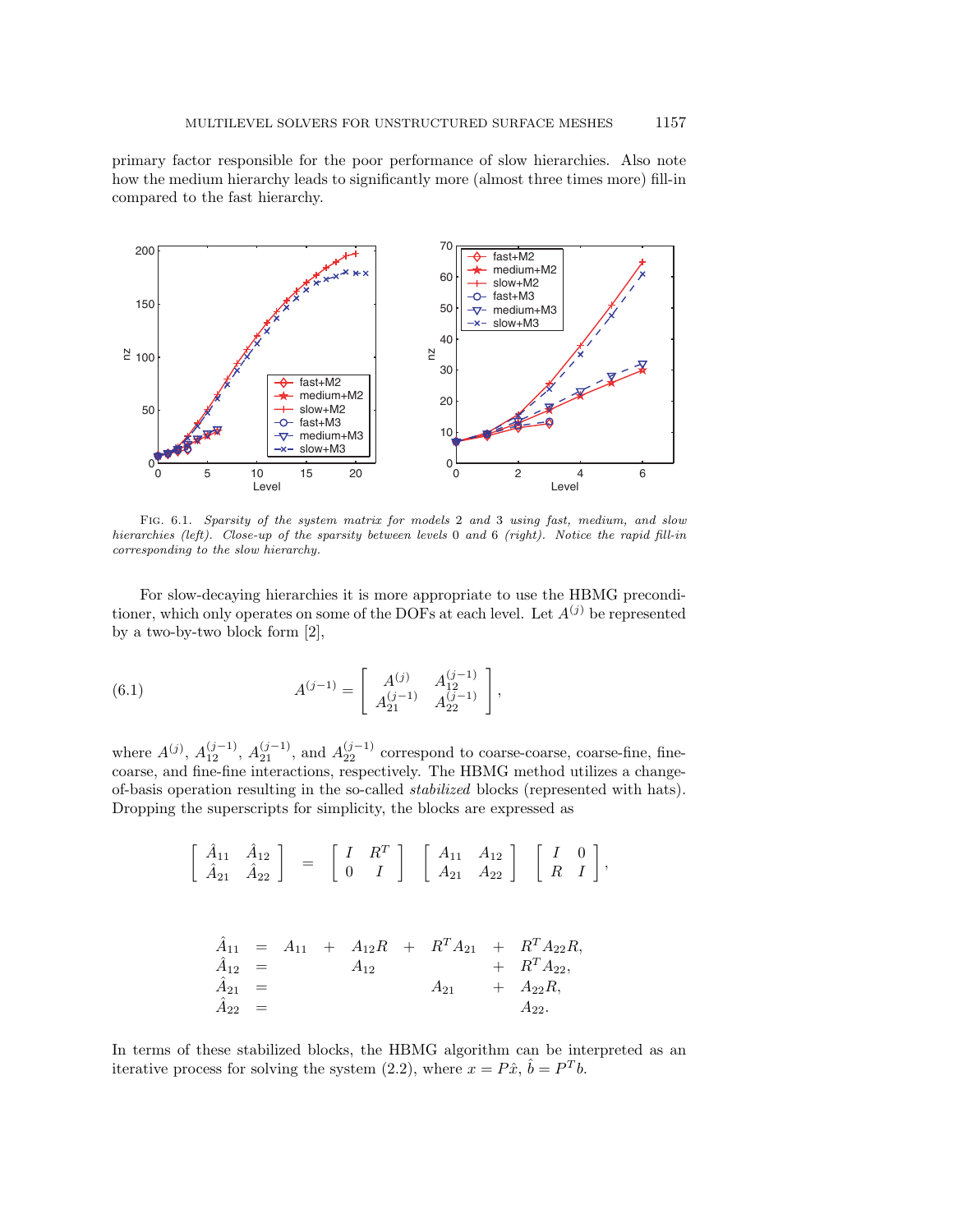ALGORITHM 6.1.

- 1. *smooth*  $\hat{A}_{22}\hat{x}_2 = \hat{b}_2$
- 2. form residual  $\hat{r}_1 = \hat{b}_1 (\hat{A}_{11}\hat{x}_1) \hat{A}_{12}\hat{x}_2$
- 3. solve  $A_{11}\hat{x}_1 = \hat{r}_1$
- 4. prolongate  $\hat{x} = \hat{x} + P\hat{x}_1$
- 5. smooth  $\hat{A}_{22}\hat{x}_2 = \hat{b}_2 (\hat{A}_{21}\hat{x}_1)$

This can be further simplified by transforming the linear system  $(2.2)$  into the equivalent system

$$
A(x - x_j) = b - Ax_j,
$$

with an initial guess of  $x_j$ . In this setting, the initial guess is zero, and the HBMG algorithm recursively iterates toward the error with given residual on the right hand side. In that case the terms in parentheses in Algorithm 6.1 are zero.



FIG. 6.2.  $\hat{A}_{12}$  sparsity (left) and  $\hat{A}_{22}$  sparsity (right) for slow hierarchy for model 2 and 3.

In the HBMG method—a multiplicative preconditioner—the residual is computed at every level (see step 2 in Algorithm 6.1), therefore the sparsity of the  $A_{12}$  block plays a crucial role. Similarly, the cost of the smoothing step is related to the sparsity of  $A_{22}$ . Figure 6.2 shows the sparsity of the  $A_{12}$  and  $A_{22}$  blocks. As before, the fill-in increases linearly with level over a wide range. Eventually the matrices become quite dense so that the curves flatten out, similar to what we observed for A in the slow hierarchies. At the finest level,  $\hat{A}_{12}$  contains six nonzero entries and  $\hat{A}_{22}$  has only one nonzero. As the hierarchy reaches the coarsest level, HB stabilization produces 173 and 38 nonzeros in the  $\hat{A}_{12}$  and  $\hat{A}_{22}$  blocks, respectively. The ratio of nonzero entries in  $A_{12}$  over  $A_{22}$  is roughly 4.5 with an almost identical slope. This ratio is due to the  $A_{12}$  block having many initial nonzero entries before HB stabilization is in effect.

**7. Numerical experiments.** The preconditioners employed in this paper have been implemented as library extensions to the freely available Finite Element ToolKit (FEtk) [39]. (More information about FEtk can be found at http://www.fetk.org/.) The code was compiled using gcc-2.96 with O2 optimization, and all timings were taken on a 2.8GHz P4 Xeon with 4GB of RAM running Linux.

We present experiments with six different unstructured surface meshes (see the images in Figure 7.1) of varying size (see Table 7.1). Note the rapidly deteriorating condition numbers as the number of DOFs increases.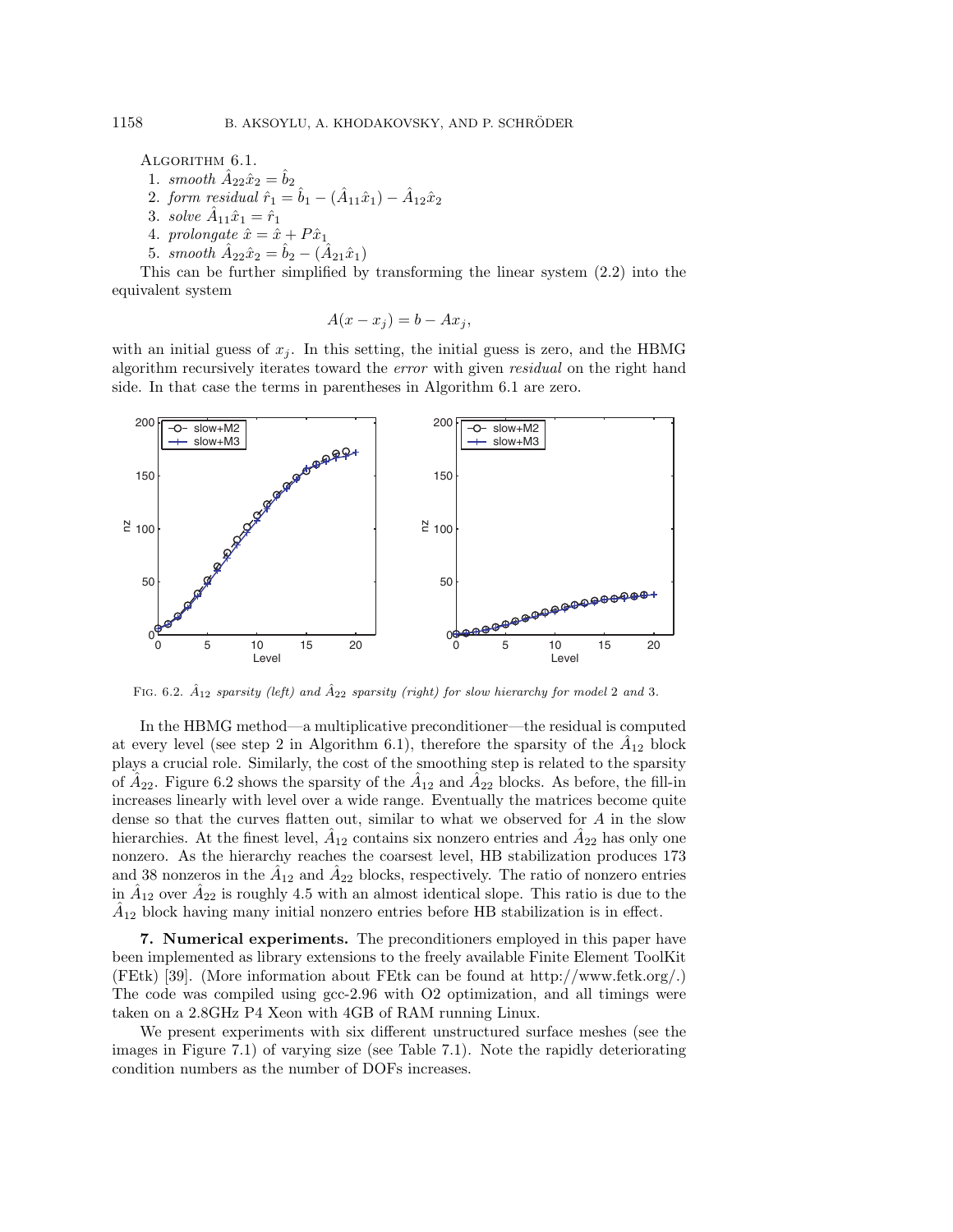

Fig. 7.1. Models used: Igea face (model 5), skull (model 6), David face (model 2), and David head (models 1, 3, and 4 with descending order in the number of DOFs).

## Table 7.1

Collection of models used in our experiments showing the number of levels used for fast, medium, and slow hierarchies; the maximum and minimum eigenvalues; and the resulting condition number (for harmonic weights).

| Model        | DOFs   | Fast           | Med. | Slow | Min eig.    | Max eig.    | Cond. no.   |
|--------------|--------|----------------|------|------|-------------|-------------|-------------|
| 1-David head | 579649 | $\overline{4}$ |      | 17   | $1.22e - 5$ | $3.19e + 4$ | $2.60e + 9$ |
| 2-David face | 223654 | $\overline{4}$ |      | 21   | $1.29e - 4$ | $2.26e + 3$ | $1.74e + 7$ |
| 3-David head | 94220  | $\overline{4}$ |      | 22   | $7.61e - 5$ | $2.82e + 2$ | $3.71e + 6$ |
| 4-David head | 46094  | $\overline{4}$ | 5.   | 18   | $1.44e - 4$ | $2.03e + 2$ | $1.40e + 6$ |
| 5-Igea face  | 8038   | 3              |      | 16   | $4.23e - 3$ | $2.34e + 2$ | $5.53e + 4$ |
| 6-Skull      | 1203   | $\overline{4}$ | 3    | 2    | $2.70e - 2$ | $3.54e + 1$ | $1.31e + 3$ |

The goal of the numerical experiments is to determine the minimum solve time as a function of hierarchy and preconditioner used. Another factor concerns the sparsecutoff, i.e., the level of the hierarchy at which a direct solve (such as SuperLU [14]) is performed. This is typically not the coarsest level the hierarchy creation could produce. Among all possible levels, we numerically choose the coarsest level with respect to the best solve time. The number of levels reported in Table 7.1 is obtained by the sparse-cutoff (in fast hierarchy, we typically find a cutoff after four levels). In our experiments the solver iteration was stopped when the norm of the residual fell below 5.0e-5. Vector entries are expressed by double datatypes, whereas matrix entries are of float type. Interestingly, going from double to float precision reduced runtimes by only 5% for the largest model, indicating that the runtime is dominated by memory latency, not bandwidth issues.

Figure 7.2 shows all nine combinations of fast, medium, and slow hierarchies with MG, HBMG, and nBPX preconditioners acting on both symmetric (harmonic weights) and nonsymmetric (mean-value weights) systems. For each preconditioner the thick line indicates the winning hierarchy. For example, MG with the fast hierarchy outperforms MG with medium or slow hierarchies. HBMG timings are comparable for fast and medium hierarchies, but asymptotically medium hierarchy timings are favorable (see also the model 1 timings in Table 7.2). HBMG is designed for adaptive meshes, and slow hierarchies are the closest to that pattern. Among the preconditioners used with the slow hierarchy, HBMG turns out to be the most effective, as expected. nBPX favors the fast hierarchy, making the fast hierarchy the best for all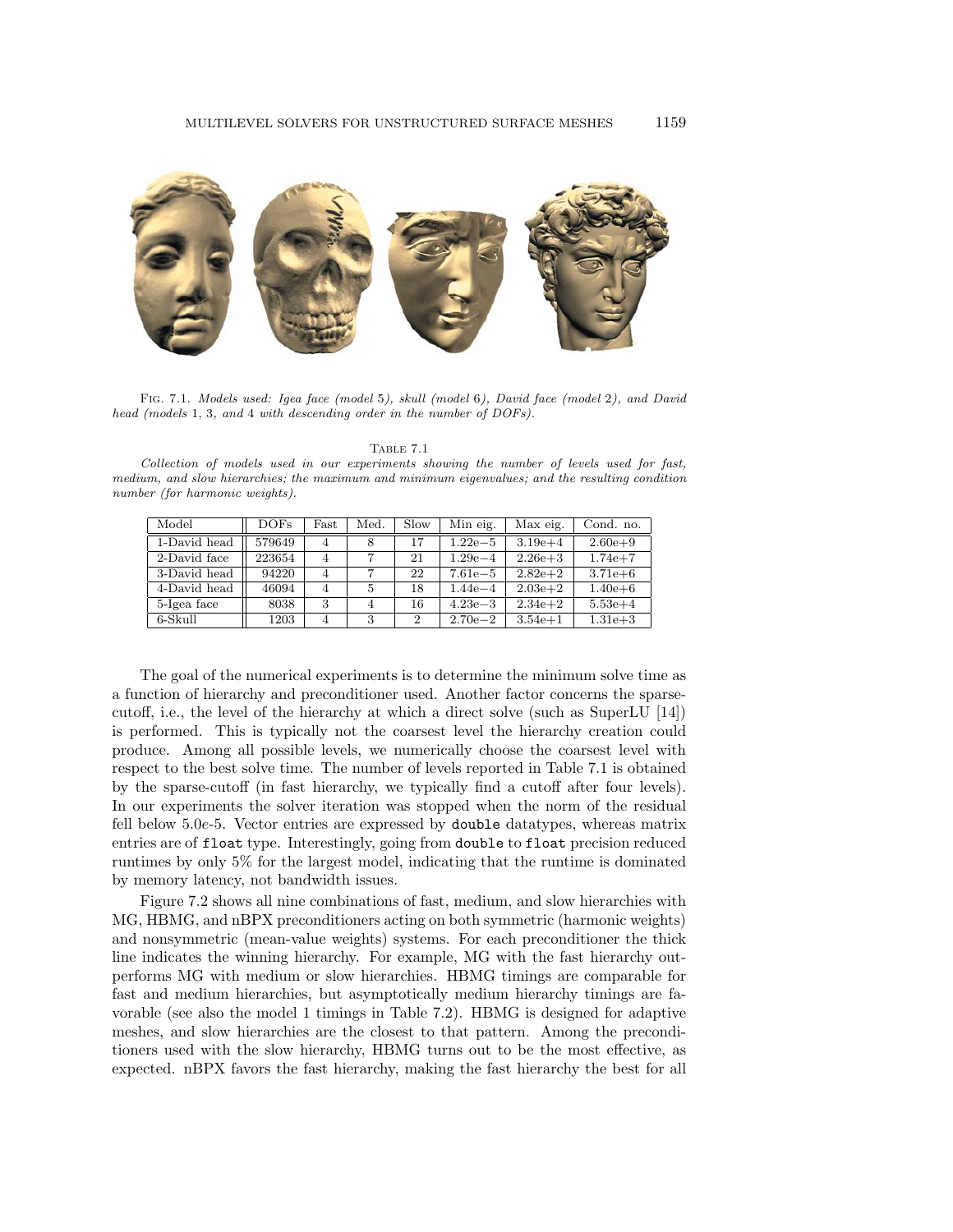

FIG. 7.2. CPU time for symmetric (top) and nonsymmetric (bottom) systems.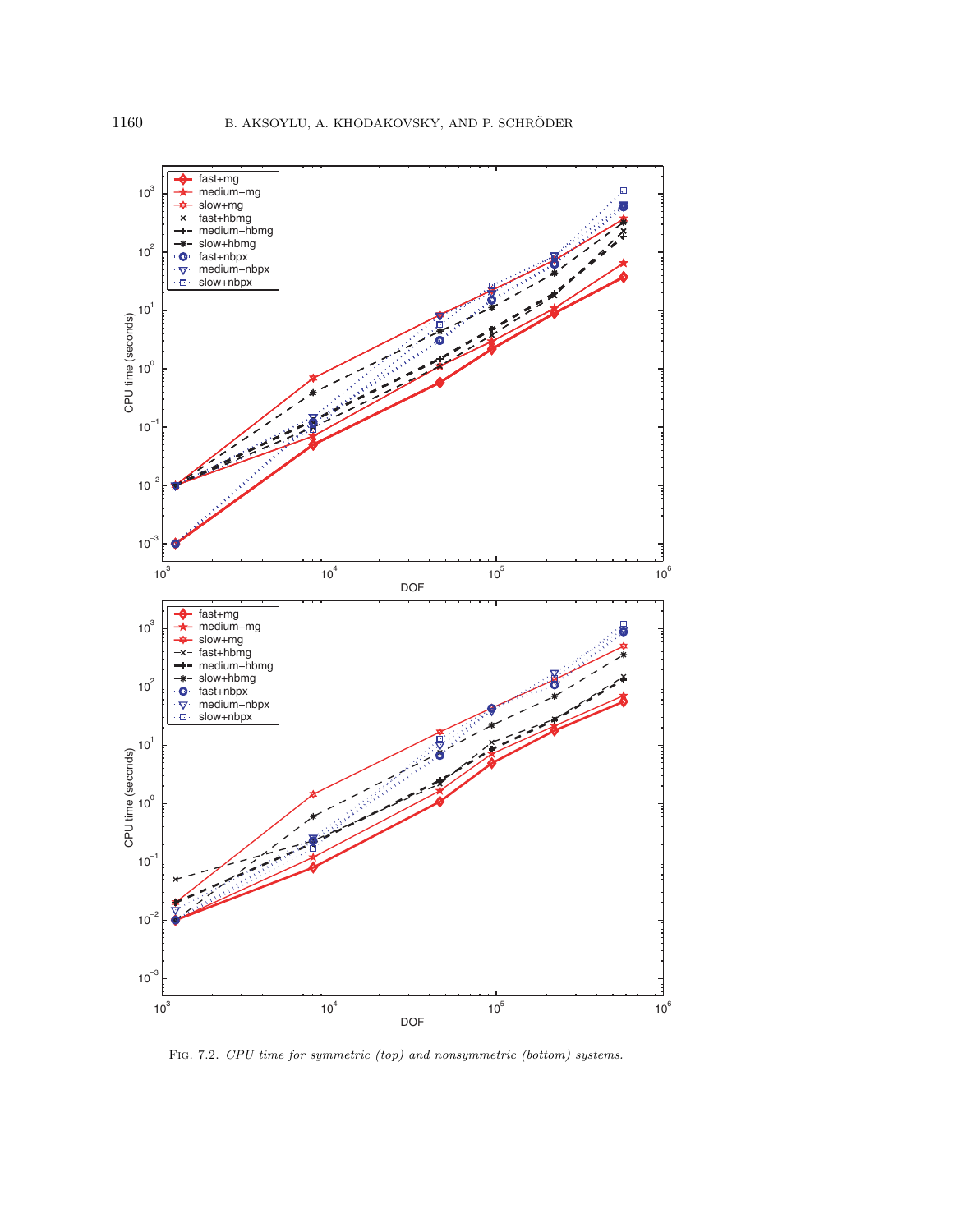| I<br>٠ |  |
|--------|--|
|        |  |

Solve time in seconds (ascending order in time) and iteration counts for the system with 579, 649 DOFs (model 1).

| $\text{Hier}+\text{pcond}$ | Sym time | Nsym time | Sym iter | Nsym iter |
|----------------------------|----------|-----------|----------|-----------|
| $fast+MG$                  | 37.3     | 55.9      | 19       | 14        |
| $med + MG$                 | 65.0     | 70.7      | 21       | 11        |
| $med + HBMG$               | 184.0    | 133.8     | 100      | 37        |
| $fast+HBMG$                | 230.1    | 149.2     | 141      | 44        |
| $slow+HBMG$                | 326.8    | 356.0     | 60       | 35        |
| $slow+MG$                  | 370.2    | 500.2     | 11       | 6         |
| $fast+nBPX$                | 597.9    | 877.5     | 1156     | 869       |
| $med+nBPX$                 | 655.6    | 960.8     | 1171     | 838       |
| $slow+nBPX$                | 1132.7   | 1202.3    | 1357     | 696       |



FIG. 7.3. Iteration counts for symmetric (left) and nonsymmetric (right) systems.

preconditioners. The least effective preconditioner turns out to be nBPX, especially with the slow hierarchy. Although nBPX is effective on small systems, it rapidly loses its performance on large systems, even though each iteration is very cheap. The main advantage of nBPX—and reason for its use—is its implementation simplicity. All matrix/vector operations can be implemented directly on the mesh datastructure with no need to construct matrices explicitly or to compute triple matrix products. With the fast hierarchy, MG becomes such an effective preconditioner that it outperforms all other preconditioners on all the models. This holds true for both symmetric and nonsymmetric systems.

The geometric decay rate in the number of DOFs produces  $O(N)$  solve times for MG and  $O(N \log N)$  for HBMG and nBPX, albeit with very different constants. This can be seen in the number of iterations that remain constant for MG, whereas a logarithmically growing count can be observed for HBMG and nBPX (see Figure 7.3).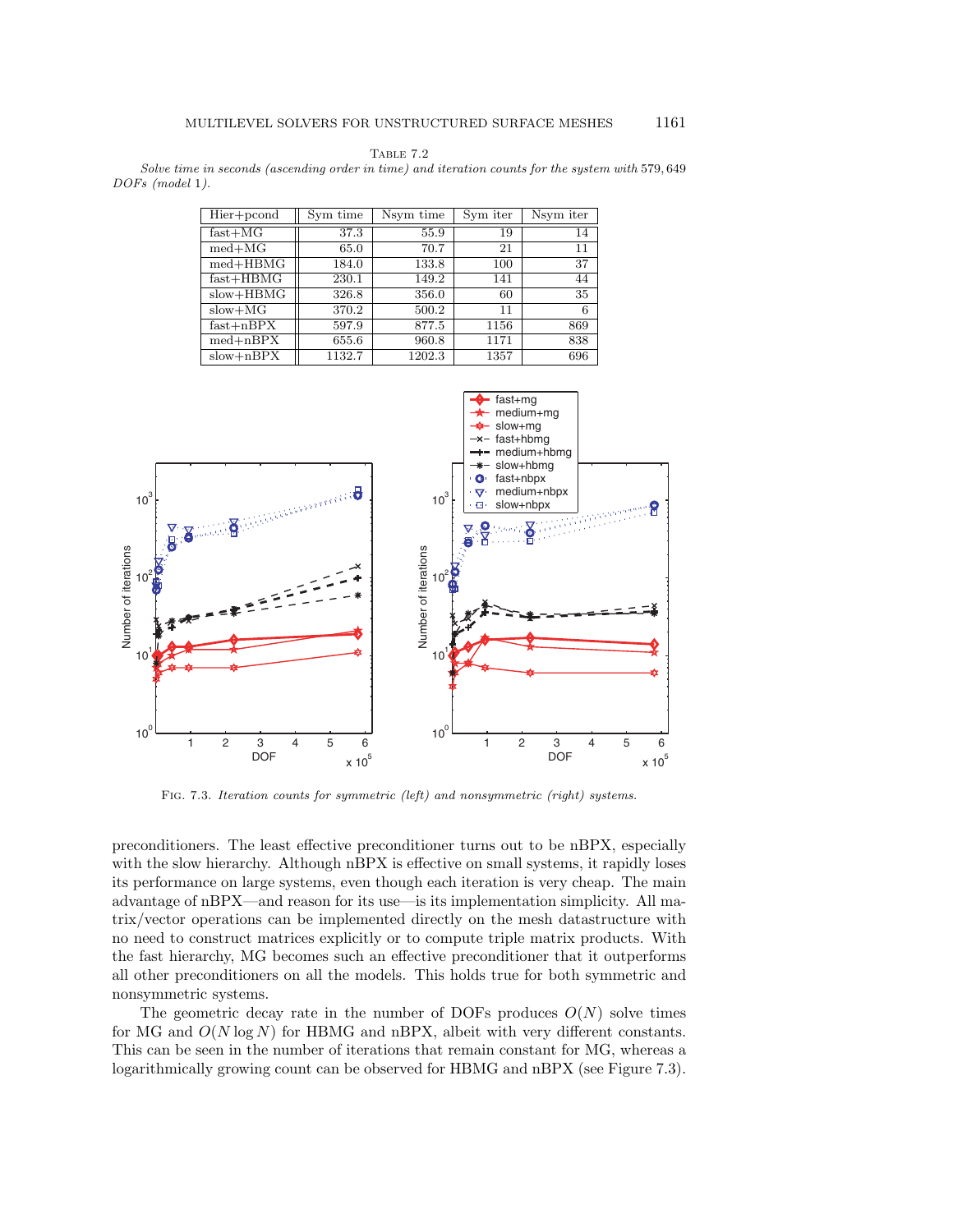This is very much the same behavior as observed for elliptic PDEs, which comes as no surprise when the parameterization is obtained by discretizing the LBO. We remark that the iteration counts of nBPX are an order magnitude larger than those for HBMG. This difference is the primary reason why sophisticated preconditioners become superior to the naïve ones even though they require significantly more work per iteration. In order to exhibit the striking performance difference between the preconditioners and the hierarchies used, we insert the results for the largest system in Table 7.2. Notice that iteration counts for the nonsymmetric system are two to three times less than the symmetric one. This is particularly noticeable for the HBMG experiments. The slow hierarchies consistently give rise to the least number of iterations for MG and HBMG preconditioners. However, the depth of the slow hierarchies creates large fill-in, as discussed in section 6. This fill-in makes slow hierarchies the most expensive to use when considering the overall timings.

**8. Conclusion.** Using different coarsening hierarchies, we presented a systematic performance analysis for MG, HBMG, and nBPX preconditioners on systems arising from the parameterization of unstructured surface meshes. The parameterization schemes of interest use harmonic weights and mean value weights giving symmetric and nonsymmetric systems, respectively. Iteration counts indicate that, for the same preconditioner, a better conditioning of the system is obtained by using more levels, i.e., a slow (DK) hierarchy. But since the cost of one iteration on the slow hierarchy is relatively expensive, fast hierarchies result in the best runtimes.

Our experiments consistently show that the fast hierarchy is favorable over medium and slow hierarchies for all preconditioners, with the best results achieved when using the MG preconditioner. If the slow hierarchy is chosen, the best solve time is achieved by the HBMG preconditioner. We should emphasize that we observed convergence in all the experiments and no restarts for the biconjugate gradient method. The provable guarantee of convergence (for the harmonic weights) is evidenced. In contrast, the (bi)conjugate gradient solver does not converge at all for large models when no preconditioning is used. We conclude that the preconditioners described in this paper are robust with respect to problem size.

There are a number of avenues for interesting future work. For example, a comparison of our work to AMG approaches would be of great interest. A more complete analysis of convergence properties for the mean value weights, which do not arise from the discretization of an elliptic PDE, would also be desirable. Finally, we look forward to applying our solvers to surface parameterization problems involving more than a single disklike region.

**Acknowledgments.** The authors would like to thank M. Holst for providing FEtk, S. Bond for his help on the components of the preconditioner code, and I. Guskov for parts of the parameterization and coarsening code. We would also like to thank them for many enlightening discussions. The David head model is courtesy of the Digital Michelangelo Project at Stanford University. The Igea and skull models are courtesy of Cyberware, Inc., and Headus, Inc., respectively.

## REFERENCES

[1] B. AKSOYLU, S. BOND, AND M. HOLST, An odyssey into local refinement and multilevel preconditioning III: Implementation and numerical experiments, SIAM J. Sci. Comput., 25 (2003), pp. 478–498.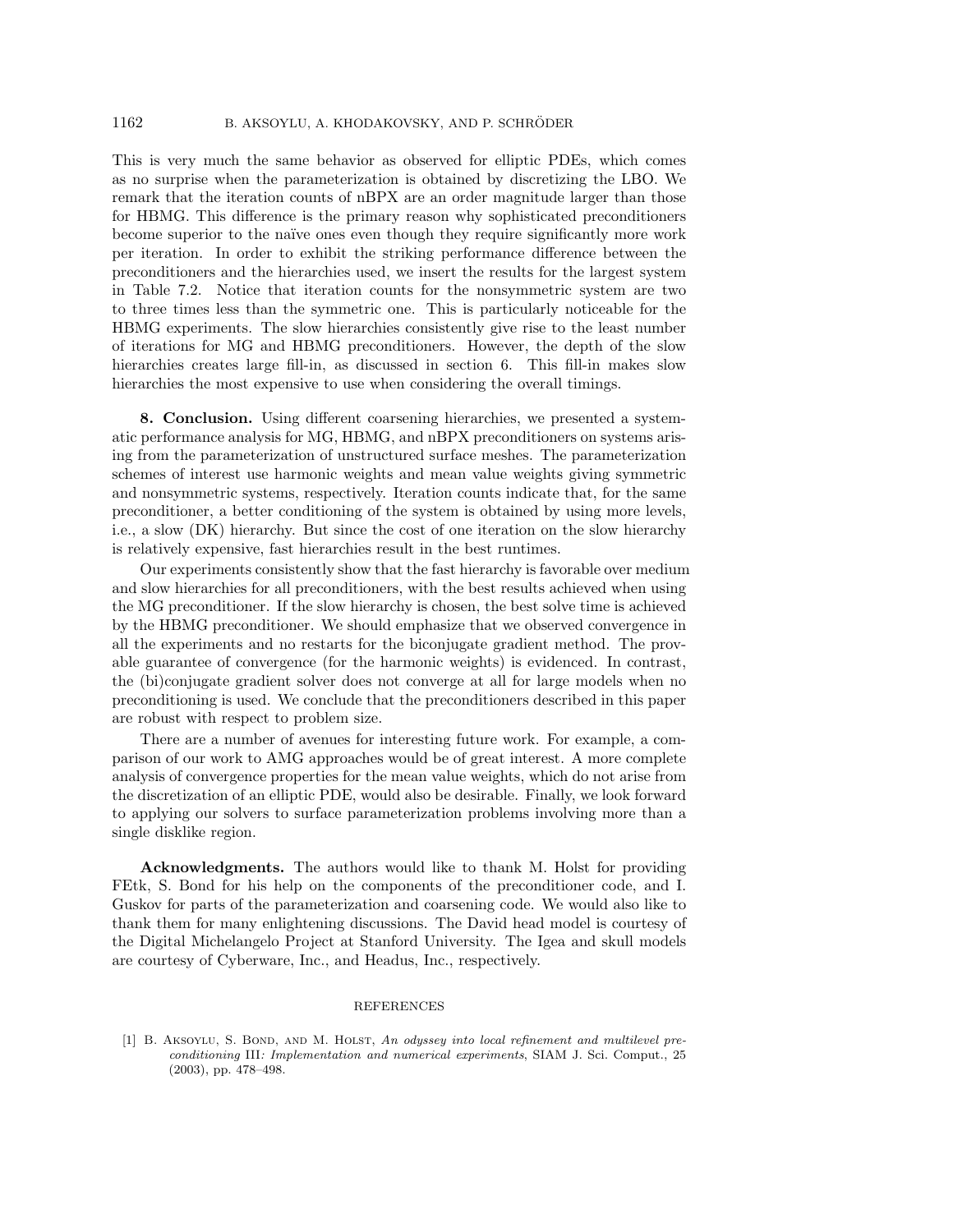- [2] B. AKSOYLU AND M. HOLST, An odyssey into local refinement and multilevel preconditioning II: Stabilizing hierarchical basis methods, SIAM J. Numer. Anal., submitted.
- [3] R. E. BANK, T. DUPONT, AND H. YSERENTANT, The hierarchical basis multigrid method, Numer. Math., 52 (1988), pp. 427–458.
- [4] R. E. BANK AND J. XU, An algorithm for coarsening unstructured meshes, Numer. Math., 73  $(1996)$ , pp. 1–36.
- [5] D. BARAFF AND A. WITKIN, Large steps in cloth simulation, in Proceedings of the SIGGRAPH, 1998, pp. 43–54.
- [6] J. H. Bramble, J. E. Pasciak, and J. Xu, Parallel multilevel preconditioners, Math. Comp., 55 (1990), pp. 1–22.
- [7] W. L. Briggs, V. E. Henson, and S. F. McCormick, A Multigrid Tutorial, 2nd ed., SIAM, Philadelphia, 2000.
- [8] T. F. Chan, J. Xu, and L. Zikatanov, An agglomeration multigrid method for unstructured grids, in Domain Decomposition Methods 10, Contemp. Math, J. Mandel, C. Farhal, and X. C. Cai, eds., AMS, Providence, RI, 218 (1998), pp. 67–81.
- [9] U. Clarenz, M. Griebel, M. Rumpf, A. Schweitzer, and A. Telea, A feature sensitive multiscale editing tool on surfaces, Visual Computer, 29 (2004), pp. 329–343.
- [10] B. CURLESS AND M. LEVOY, A volumetric method for building complex models from range images, in Proceedings of the SIGGRAPH, 1996, pp. 303–312.
- [11] E. DE STURLER AND J. LIESEN, *Block-diagonal and constraint preconditioners for nonsymmetric* indefinite linear systems, Part I: Theory, SIAM J. Sci. Comput., to appear.
- [12] K. Deckelnick and G. Dziuk, A fully discrete scheme for weighted mean curvature flow, Numer. Math., 91 (2003), pp. 423–452.
- [13] K. DECKELNICK AND G. DZIUK, Mean curvature flow and related topics, in Frontiers in Numerical Analysis, J. Blowey, A. Craig, and T. Shardlow, eds., Springer-Verlag, Berlin, 2002, 2003, pp. 63–108.
- [14] J. W. Demmel, S. C. Eisenstat, J. R. Gilbert, X. S. Li, and J. W. H. Liu, A supernodal approach to sparse partial pivoting, SIAM J. Matrix Anal. Appl., 20 (1999), pp. 720–755.
- [15] M. DESBRUN, M. MEYER, AND P. ALLIEZ, Intrinsic parameterizations of surface meshes, Computer Graphics Forum, 21 (2002), pp. 209–218.
- [16] M. DESBRUN, M. MEYER, P. SCHRÖDER, AND A. BARR, Implicit fairing of irregular meshes using diffusion and curvature flow, in Proceedings of the SIGGRAPH, 1999, pp. 317–324.
- [17] M. DESBRUN, M. MEYER, P. SCHRÖDER, AND A. BARR, Discrete differential-geometry operators for triangulated 2-manifolds, in VisMath'02, Berlin, Germany, 2002.
- [18] T. K. Dey, H. Edelsbrunner, S. Guha, and D. V. Nekhayev, Topology preserving edge contraction, Publ. Inst. Math. (Beograd), 66 (1999), pp. 23–45.
- [19] D. DOBKIN AND D. KIRKPATRICK, A linear algorithm for determining the separation of convex polyhedra, J. Algorithms, 6 (1985), pp. 381–392.
- [20] T. Duchamp, A. Certain, T. DeRose, and W. Stuetzle, Hierarchical Computation of PL Harmonic Embeddings, manuscript.
- [21] G. Dziuk and J. E. Hutchinson, Finite Element Approximations to Surfaces of Prescribed Variable Mean Curvature, Preprint 03-01, Fakultät für Mathematik und Physik, Universität Freiburg, Freiburg, Germany, 2003.
- [22] M. Eck, T. D. DeRose, T. Duchamp, H. Hoppe, M. Lounsbery, and W. Stuetzle, Multiresolution analysis of arbitrary meshes, in Proceedings of the SIGGRAPH, 1995, pp. 173–182.
- [23] J. ESCHER, U. F. MAYER, AND G. SIMONETT, The surface diffusion flow for immersed hypersurfaces, SIAM J. Math. Anal., 29 (1998), pp. 1419–1433.
- [24] M. S. FLOATER, Parameterization and smooth approximation of surface triangulations, Comput. Aided Geom. Design, 14 (1997), pp. 231–250.
- [25] M. S. FLOATER, One-to-one piecewise linear mappings over triangulations, Math. Comp., 72 (2003), pp. 685–696.
- [26] M. S. FLOATER, Mean value coordinates, Comput. Aided Geom. Design, 20 (2003), pp. 19–27.
- [27] M. GARLAND AND P. S. HECKBERT, Surface simplification using quadric error metrics, in Proceedings of the SIGGRAPH, 1997, pp. 209–216.
- [28] T. Gieng, Unstructured Mesh Coarsening for Multilevel Methods, Master's thesis, Multi-Res Modeling Group, California Institute of Technology, Pasadena, CA, 2000.
- [29] T. S. GIENG, B. HAMANN, K. L. JOY, G. L. SCHUSSMAN, AND I. J. TROTTS, Constructing hierarchies for triangle meshes, IEEE Trans. Visualization Comput. Graphics, 4 (1998), pp. 145–161.
- [30] C. GOTSMAN, X. GU, AND A. SHEFFER, Fundamentals of spherical parameterization for 3D meshes, ACM Trans. Graphics, 22 (2003), pp. 358–363.
- [31] E. GRINSPUN, P. KRYSL, AND P. SCHRÖDER, CHARMS: A simple framework for adaptive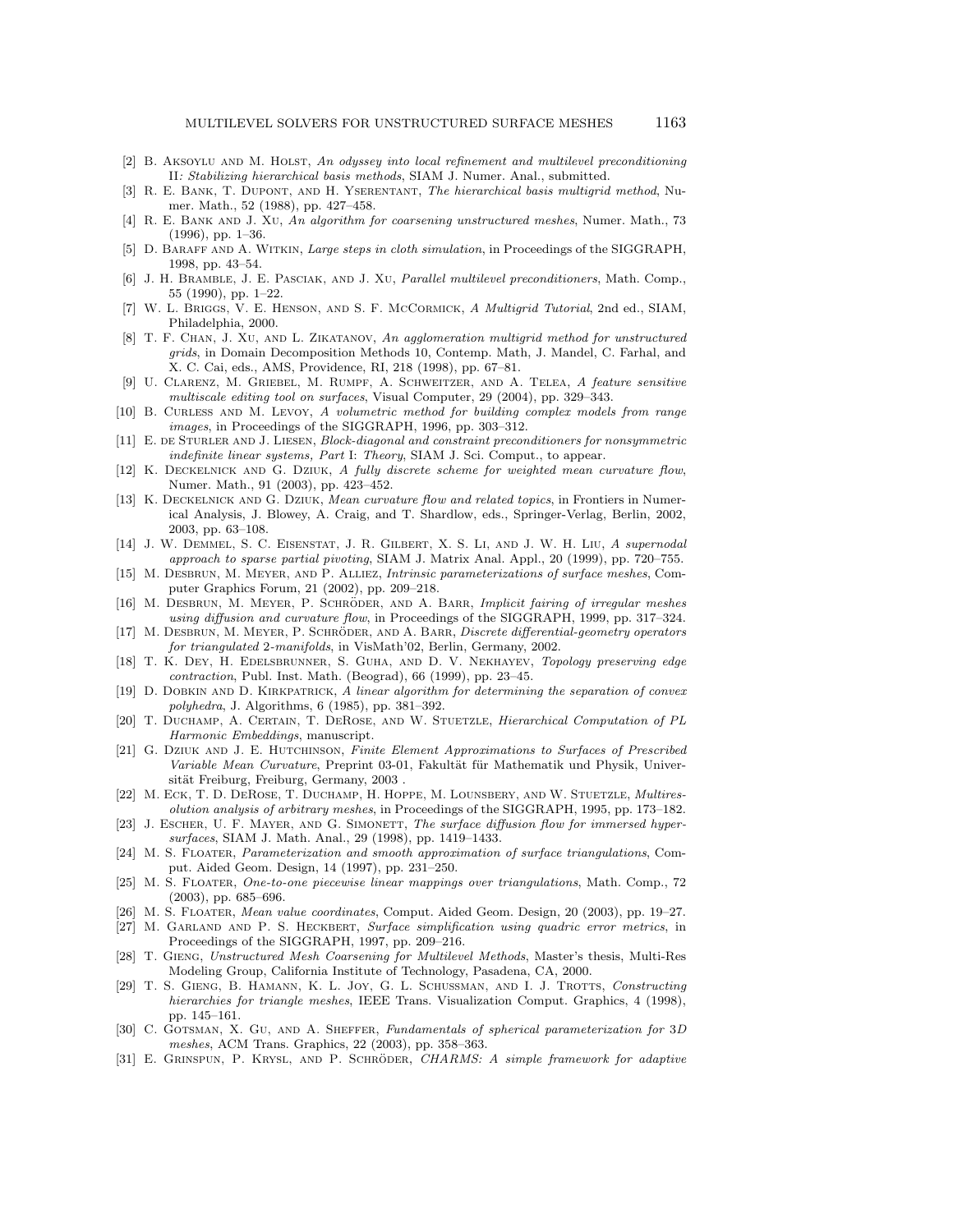simulation, ACM Trans. Graphics, 21 (2002), pp. 281–290.

- [32] X. Gu, S. J. Gortler, and H. Hoppe, Geometry images, ACM Trans. Graphics, 21 (2002), pp. 355–361.
- [33] X. Gu AND S.-T. YAU, Global conformal surface parameterization, in Proceedings of the Eurographics/ACM SIGGRAPH Symposium on Geometry Processing, 2003, pp. 127–137.
- [34] I. GUSKOV, A. KHODAKOVSKY, P. SCHRÖDER, AND W. SWELDENS, *Hybrid meshes: Multires*olution using regular and irregular refinement, in Proceedings of the Eighteenth Annual Symposium on Computational Geometry, 2002, pp. 264–272.
- [35] I. GUSKOV, W. SWELDENS, AND P. SCHRÖDER, *Multiresolution signal processing for meshes*, in Proceedings of the SIGGRAPH, 1999, pp. 325–334.
- [36] I. GUSKOV, K. VIDIMCE, W. SWELDENS, AND P. SCHRÖDER, Normal meshes, in Proceedings of the SIGGRAPH, 2000, pp. 95–102.
- [37] W. HACKBUSCH, *Multigrid Methods and Applications*, Springer-Verlag, Berlin, 1985.
- [38] S. Haker, S. Angenent, A. Tannenbaum, R. Kikinis, G. Sapiro, and M. Halle, Conformal surfaces parameterization for texture mapping, IEEE Trans. Vizualization Comput. Graphics, 6 (2000), pp. 181–189.
- [39] M. Holst, Adaptive numerical treatment of elliptic systems on manifolds, Adv. Comput. Math., 15 (2001), pp. 139–191.
- [40] H. Hoppe, *Progressive meshes*, in Proceedings of the SIGGRAPH, 1996, pp. 99–108.
- [41] H. Hoppe, Smooth view-dependent level-of-detail control and application to terrain rendering, in IEEE Visualization, 1998, pp. 35–42.
- [42] K. Hormann and G. Greiner, MIPS: An efficient global parametrization method, in Curve and Surface Design: Saint-Malo 1999, Vanderbilt University Press, Nashville, TN, 2000, pp. 153–162.
- [43] J. E. Jones and P. S. Vassilevski, AMGe based on element agglomeration, SIAM J. Sci. Comput., 23 (2001), pp. 109–133.
- [44] A. KHODAKOVSKY, N. LITKE, AND P. SCHRÖDER, Globally smooth parameterizations with low distortion, ACM Trans. Graphics, 22 (2003), p. 350–357.
- [45] D. G. Kirkpatrick, Optimal search in planar subdivisions, SIAM J. Comput., 12 (1983), pp. 28–35.
- [46] L. KOBBELT, S. CAMPAGNA, AND H.-P. SEIDEL, A General framework for mesh decimation, in Proceedings the of Graphics Interface Conference, 1998, pp. 43–50.
- [47] L. KOBBELT, S. CAMPAGNA, J. VORSATZ, AND H.-P. SEIDEL, Interactive multi-resolution modeling on arbitrary meshes, in Proceedings of the SIGGRAPH, 1998, pp. 105–114.
- [48] L. P. KOBBELT, J. VORSATZ, U. LABSIK, AND H.-P. SEIDEL, A shrink wrapping approach to remeshing polygonal surfaces, Computer Graphics Forum, 18 (1999), pp. 119–130.
- [49] V. Krishnamurthy and M. Levoy, Fitting smooth surfaces to dense polygon meshes, in Proceedings of the SIGGRAPH, 1996, pp. 313–324.
- [50] A. W. F. LEE, W. SWELDENS, P. SCHRÖDER, L. COWSAR, AND D. DOBKIN, MAPS: Multiresolution adaptive parameterization of surfaces, in Proceedings of the SIGGRAPH, 1998, pp. 95–104.
- [51] M. Levoy, K. Pulli, B. Curless, S. Rusinkiewicz, D. Koller, L. Pereira, M. Ginzton, S. Anderson, J. Davis, J. Ginsberg, J. Shade, and D. Fulk, The digital Michelangelo project: 3D scanning of large statues, in Proceedings of the SIGGRAPH, 2000, pp. 131–144.
- [52] B. LÉVY, S. PETITJEAN, N. RAY, AND J. MAILLOT, Least squares conformal maps for automatic texture atlas generation, ACM Trans. Graphics, 21 (2002), pp. 362–371.
- [53] J. Liesen, E. de Sturler, A. Sheffer, Y. Aydin, and C. Siefert, Preconditioners for indefinite linear systems arising in surface parameterization, in Proceedings of the 10th International Meshing Round Table, 2001, pp. 71–82.
- [54] W. E. Lorensen and H. E. Cline, Marching cubes: A high resolution 3D surface construction algorithm, Computer Graphics, 21 (1987), pp. 163–169.
- [55] J. MAILLOT, H. YAHIA, AND A. VERROUST, *Interactive texture mapping*, in Proceedings of the SIGGRAPH, 1993, pp. 27–34.
- [56] U. F. Mayer, A numerical scheme for moving boundary problems that are gradient flows for the area functional, European J. Appl. Math., 11 (2000), pp. 61–80.
- [57] U. F. MAYER, Numerical solutions for the surface diffusion flow in three spatial dimensions, Comput. Appl. Math., 20 (2001), pp. 361–379.
- [58] U. F. MAYER AND G. SIMONETT, A numerical scheme for axisymmetric solutions of curvature driven free boundary problems, with applications to the Willmore flow, Interfaces Free Bound., 4 (2002), pp. 89–109.
- [59] G. L. Miller, D. Talmor, and S.-H. Teng, Optimal coarsening of unstructured meshes, J. Algorithms, 31 (1999), pp. 29–65.